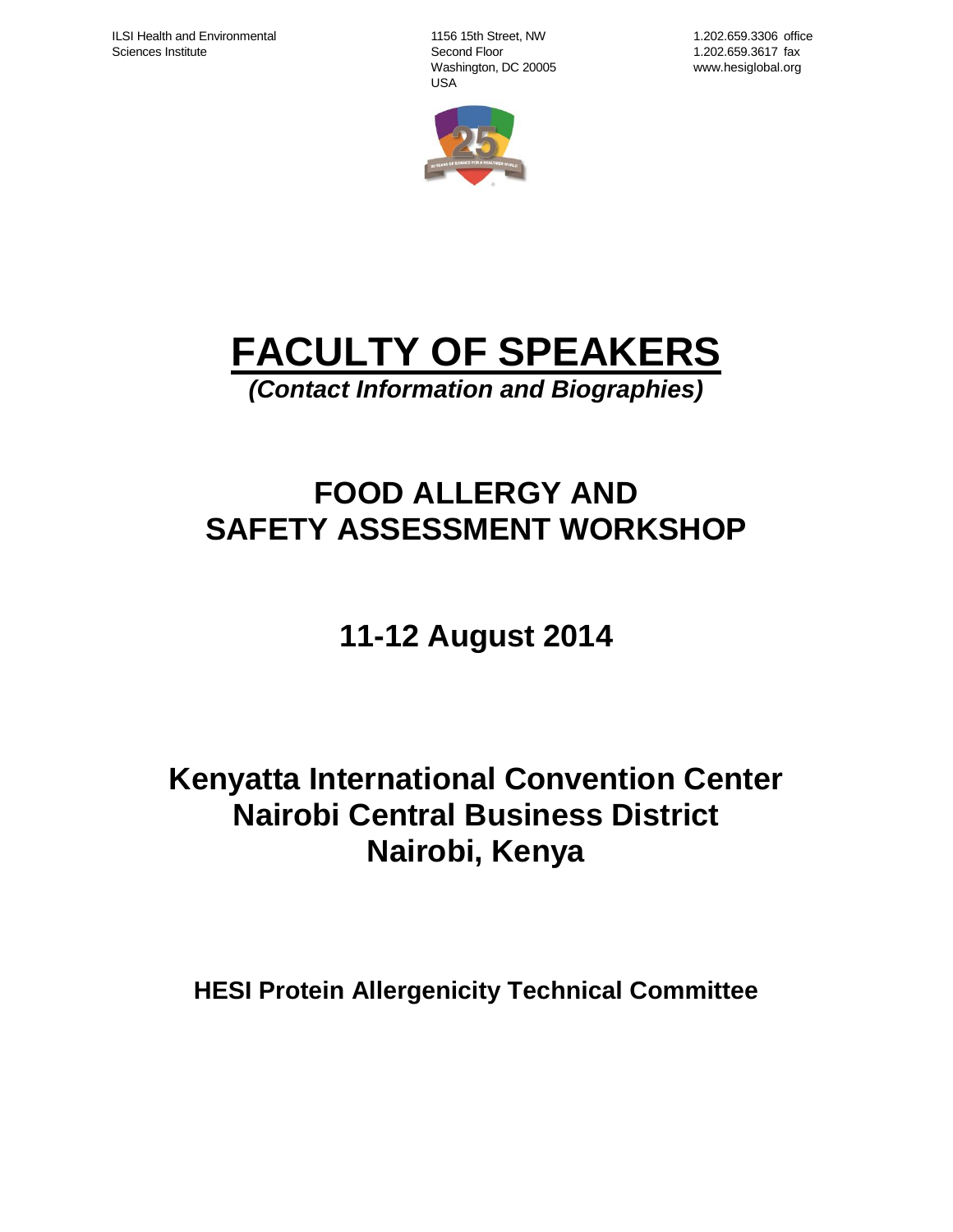

### **Ayola Akim Adegnika, MD, PhD**

Co-Director and Group Leader Immuno-Epidemiology of Parasitic Infections (IEPI) Centre de Recherches Médicales de Lambaréné (CERMEL) Hôpital Albert Schweitzer BP: 118 Lambaréné Republique of Gabon +24107406464 [aadegnika@gmail.com](mailto:aadegnika@gmail.com) [www.cermel.org](http://www.cermel.org/)

Dr. Ayola Akim Adegnika is co-director and group leader of immuno-epidemiology of parasites infection at CERMEL, Hôpital Albert Schweitzer. Currently, he is a Principal Investigator of several studies. He is a research group leader at the Institute for Tropical Medicine, University of Tübingen, and associate researcher at the University of Leiden.

Dr. Adegnika has significant experience in field work activities of basic research studies and epidemiology of helminthiasis in relationship with allergy diseases and malaria infection. As PI and/or investigator, he has conducted several clinical trials of new antimalarial agents and evaluated efficacy of the existing anti-malarial drugs. In addition, he has excellent international cooperation with European universities, including the University of Tübingen in Germany and the Leiden Medical University Center in The Netherlands.

Dr. Adegnika has received a number of grants, including TDR-WHO, several EU grans (FP6, FP7), and German fellowships (DAAD, DFG-Grant). He is the author and coauthor of numerous published papers.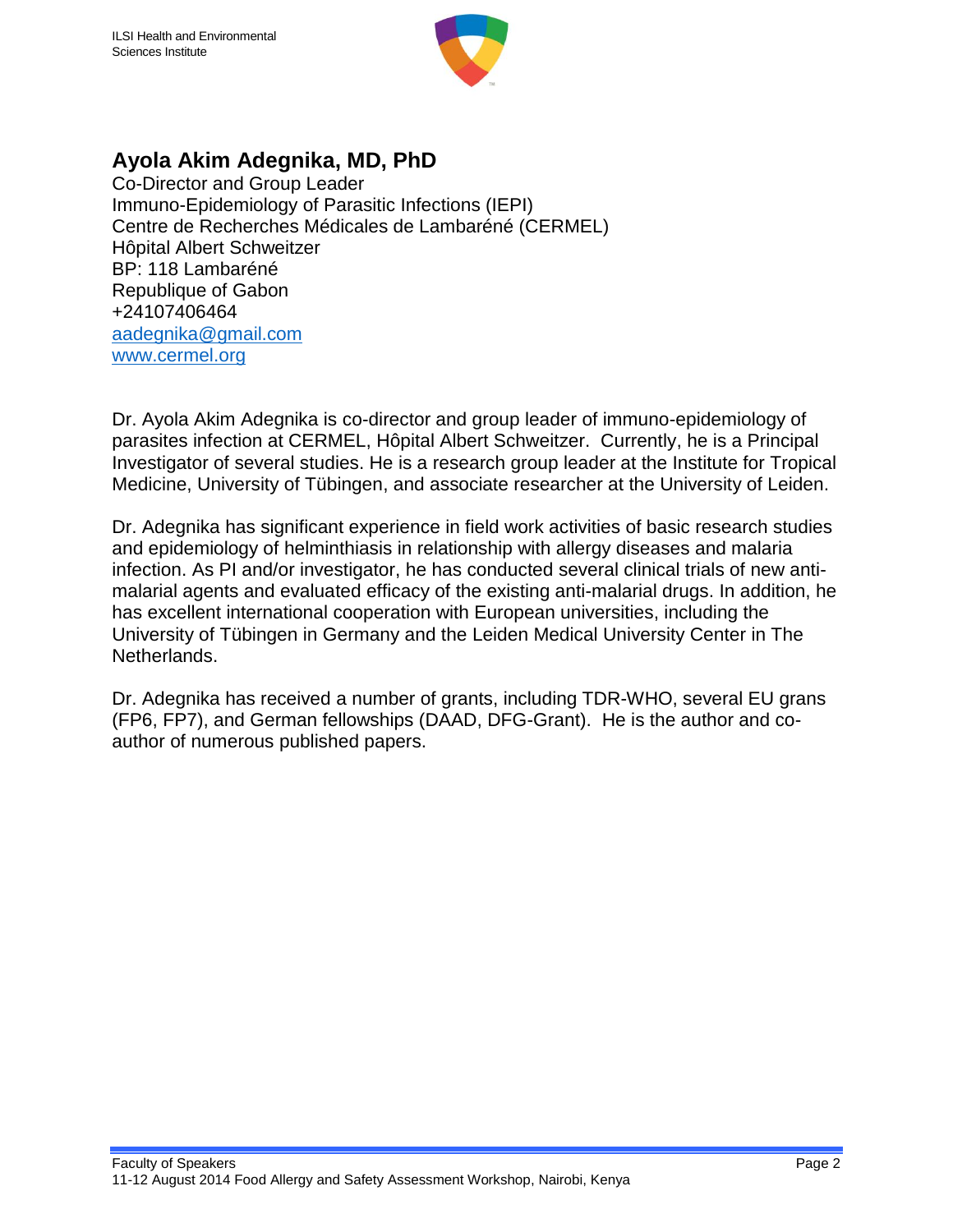

#### **Prof. Emmanuel O.D. Addo-Yobo, MD FGCP, MWACP, MSc, DTCH**

Associate Professor of Child Health School of Medical Sciences Kwame Nkrumah University of Science and Technology

Consultant Paediatrician, Child Health Directorate Head, Quality Assurance Komfo Anokye Teaching Hospital PO Box 1934

Kumasi Ghana +233 20 630 0555 +233 24 464 2464 Office: +233 3220 37651 [ioday44@yahoo.co.uk](mailto:ioday44@yahoo.co.uk)

Emmanuel O.D. Addo-Yobo is currently Associate Professor at the Department of Child Health, School of Medical Sciences, Kwame Nkrumah University of Science and Technology; Honorary Consultant Paediatrician in the Directorate of Child Health; and Head of the Quality Assurance Unit of the Komfo Anokye Teaching Hospital (KATH), Kumasi, Ghana. He graduated from the same University (MB ChB, 1984), and is a Foundation Fellow of the Ghana College of Physicians. He is also a member of the West African College of Physicians (Paeds). Prof. Addo-Yobo holds a MSc in Maternal and Child Health (University of London), a Diploma in Tropical Child Health (University of Liverpool), and a Doctor of Medicine (MD) (University of Manchester). He is a physician and head of the Paediatric Asthma Clinic at KATH, medical educator, researcher, and administrator with primary clinical interests in childhood asthma and paediatric pulmonology, immunization practice, and child survival issues. Prof. Addo-Yobo serves on a number of national health committees in Ghana such as the National Poliomyelitis Expert Committee and Standard Treatment Guidelines Review Committees. Internationally, he is a member of the Medical Technical Options Committee of the Ozone Secretariat of the United Nations Environment Programme since 2005. He has also served as a resource for several WHO-organized Regional Vaccinology courses in the African sub-region and assisted some African countries in conducting EPI training needs assessment in the last few years. He has authored a number of publications, especially on childhood asthma in Ghana. He is married with three children.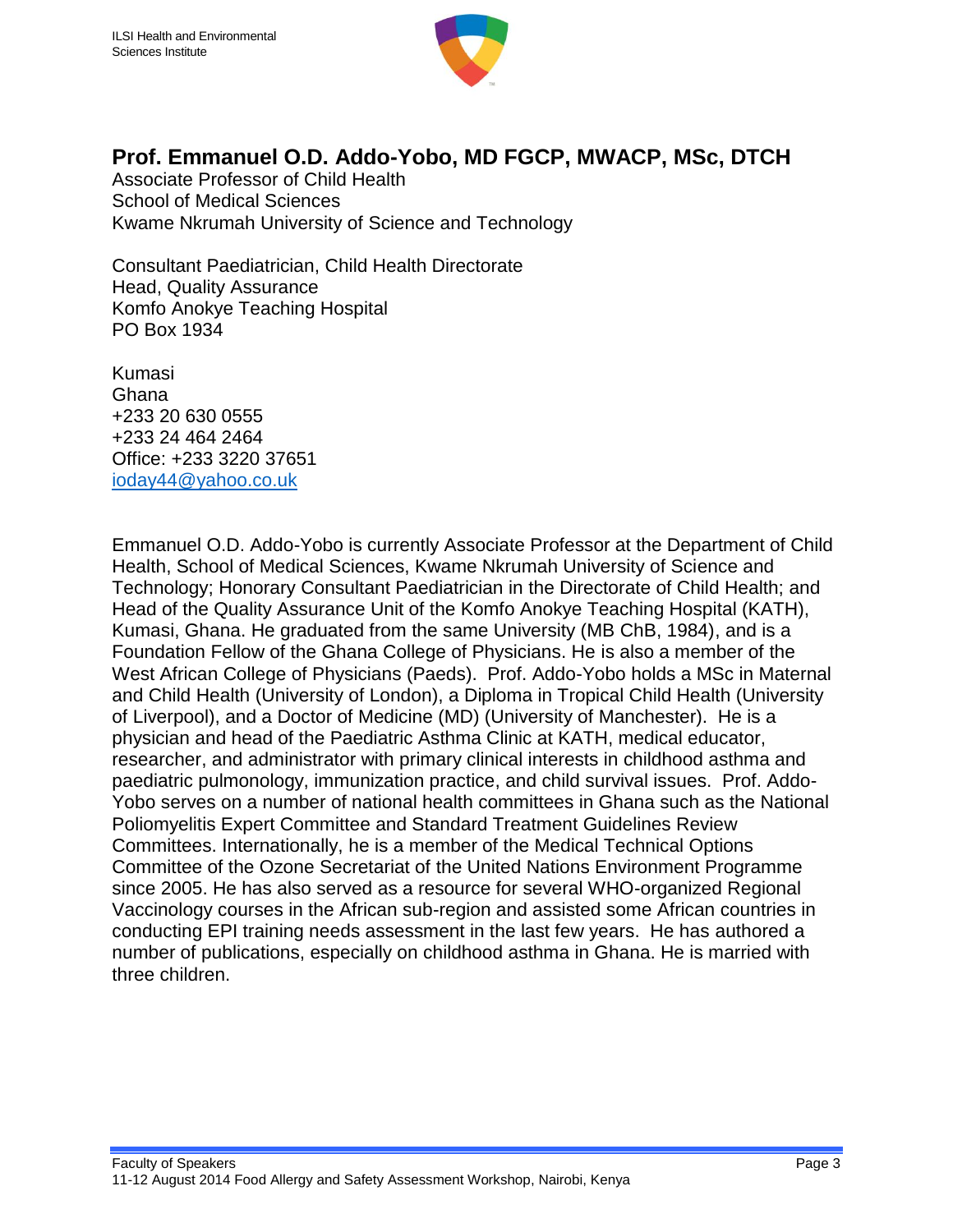

### **Ms. Abena Amoah**

Department of Parasitology Noguchi Memorial Institute for Medical Research University of Ghana Legon **Ghana** +31 (71) 526 9278 [A.S.Amoah@lumc.nl](mailto:A.S.Amoah@lumc.nl) 

Abena Amoah is a researcher in the Parasitology Department at the Noguchi Memorial Institute for Medical Research (NMIMR) in Accra, Ghana. Since 2002, she has been involved in multi-centre collaborative projects that focus on parasitic infections and allergic diseases among Ghanaian children. Prior to working at NMIMR, Ms. Amoah was a clinical research assistant at Rockefeller University in New York City for two years.

Ms. Amoah holds a bachelor's degree in Biological Sciences from Mount Holyoke College and a master's degree in Epidemiology from the London School of Hygiene and Tropical Medicine. In September 2014, she will defend her PhD thesis at Leiden University on the complex dynamics between parasitic worm infections and allergy disease among Ghanaian children. Her doctoral research was supervised by Professor Maria Yazdanbakhsh of the Department of Parasitology at Leiden University Medical Center and Professor Daniel Boakye of the Parasitology Department at NMIMR.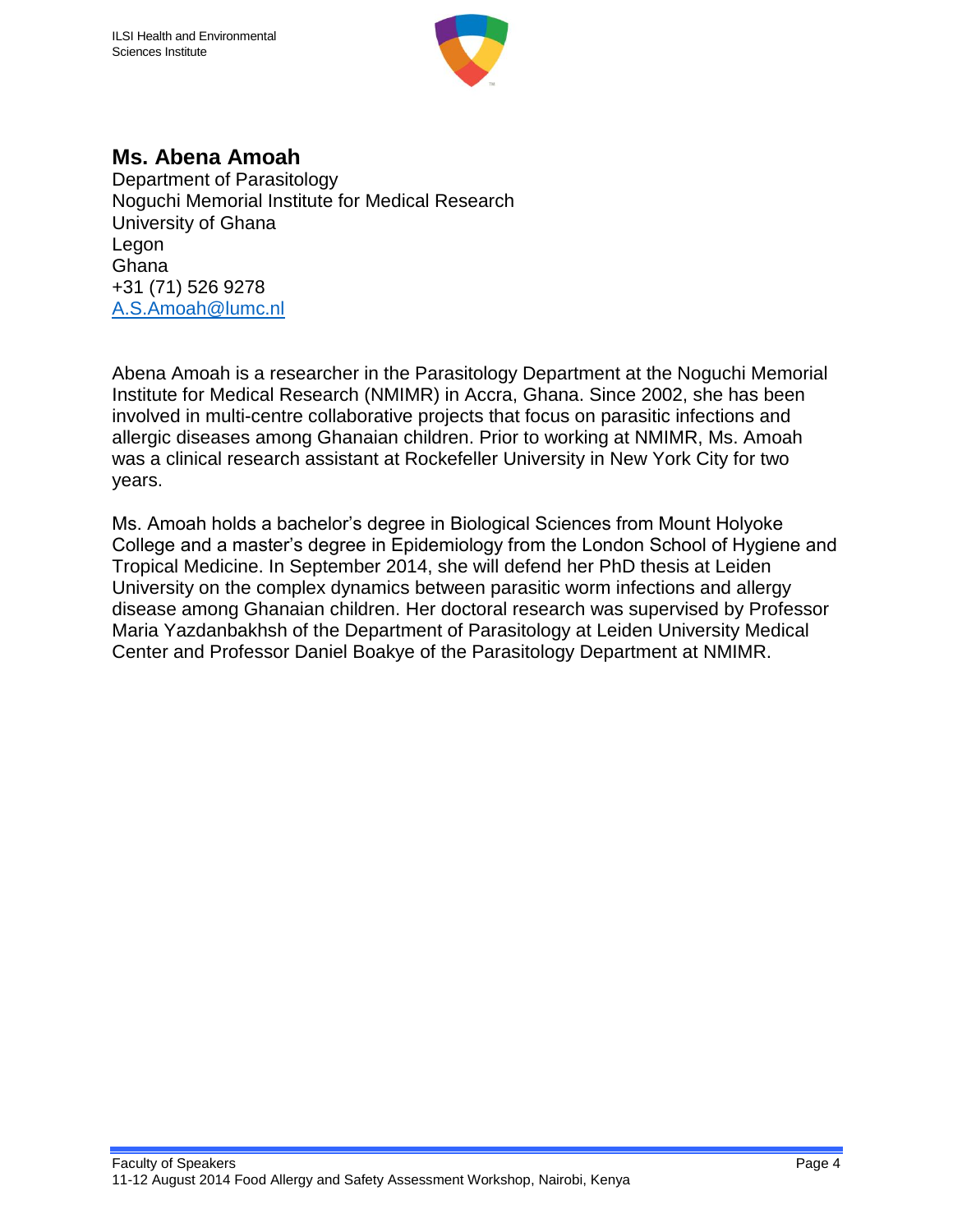

#### **Dr. Evans Inyangala Amukoye**

**Director** Centre for Respiratory Diseases Research Kenya Medical Research Institute Mbagathi Road PO Box 54840 – 00200 Nairobi Kenya [eamukoye@kemri.org](mailto:eamukoye@kemri.org)

Dr Evans Inyangala Amukoye is a Paediatrician with interest in peadiatric pulmunology and is currently the Director at the Centre for Respiratory Diseases Research (CRDR), a centre within the Kenya Medical Research Institute (KEMRI). He obtained his MB.ChB (1985) and M.Med (1992) from the University of Nairobi. He has also undergone several professional trainings in Pediatrics. He was a senior clinical fellow at the Institute of Child Health (London) in Critical Care, and also had an attachment and training in Paediatric Bronchoscopy/Respiratory from the University of Saporo and Kyorin University (Japan), among others. His Research interests includes MDR Tuberculosis, TB – infections, Pneumonia in Children, Influenza Virus, and HIV/AIDS. He has authored and co-authored several publications and books and is a co-Editor of the *African Journal of Respiratory Medicine*. He is a member of many professional bodies including the Association of Travel Medicine & Vaccination Services of Kenya (ATMVSK), Pan Africa Thoracic Society, Targeting Asthma in Sub-Saharan Africa, National Task Force for Preparedness of Avian Flu Pandemic, Kenya Paedriatics Association, Kenya Association for Prevention of Tuberculosis and Lung Diseases (KAPTLD) Executive Board, Committee on Drug Registration (CDR) at the Pharmacy and Poisons Board. He is currently involved in two drug trials aimed at reducing tuberculosis treatment from 6 months to 4 months.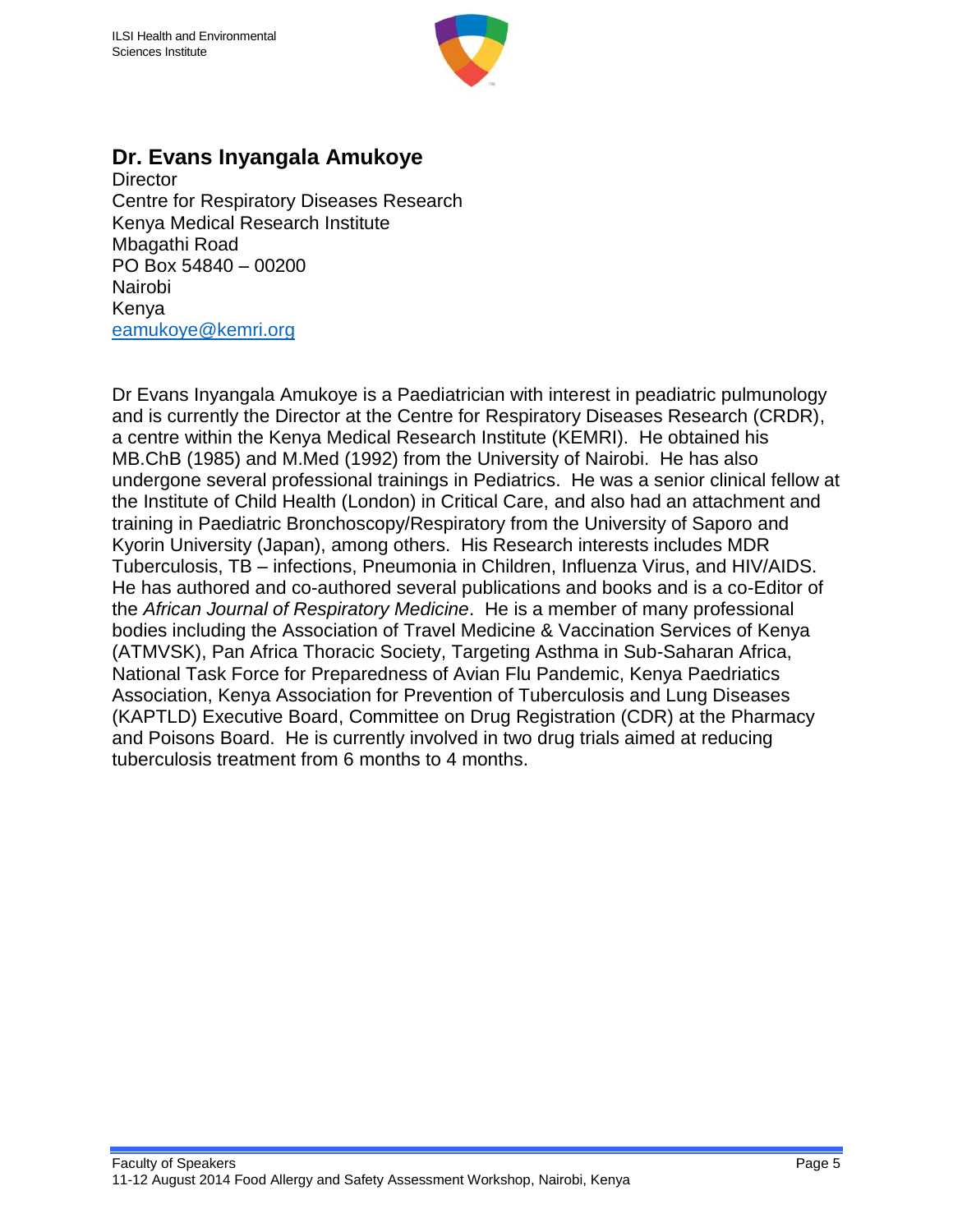

### **Philip Brune, PhD**

Product Safety Syngenta Crop Protection, LLC 3054 East Cornwallis Rd. Research Triangle Park, NC 27709-2257 USA (919) 281-7326 [phil.brune@syngenta.com](mailto:phil.brune@syngenta.com)

Dr. Philip Brune currently holds the position of Technical Expert for Compositional Analysis, Product Safety, for Syngenta Crop Protection, LLC, in Research Triangle Park, NC, USA. He has been in this position since 2009. Dr. Brune received a BA degree in Biology from Wittenberg University (Springfield, OH), and a MS degree in Plant Pathology from The Ohio State University. He then went on to obtain a PhD degree in Plant Pathology from North Carolina State University. From 1995 to 1997, Dr. Brune held an assistant professorship in the Math and Science Department at St. Mary's College (Raleigh, NC). In 1997, he accepted a position with Syngenta Crop Protection, where he has held positions as a research scientist (conducting field research on disease control of most major field, fruit, and vegetable crops), in data management (data capture, analysis, and mining; experimental design), and as team lead for Compositional Analysis of genetically modified crops. Dr. Brune was Co-Chair of the International Life Sciences Institute (ILSI) Crop Composition Task Force, and was one of the organizers of the ILSI International Food Biotechnology Committee (IFBiC) Crop Composition Workshop, held in Washington, DC, in September 2012. He has spoken about crop compositional analysis at workshops sponsored by ILSI (November 2012, Brasilia, Brazil), the Organisation for Economic Co-operation and Development (November 2013, Paris, France) and EuropaBio (February 2014, Brussels, Belgium).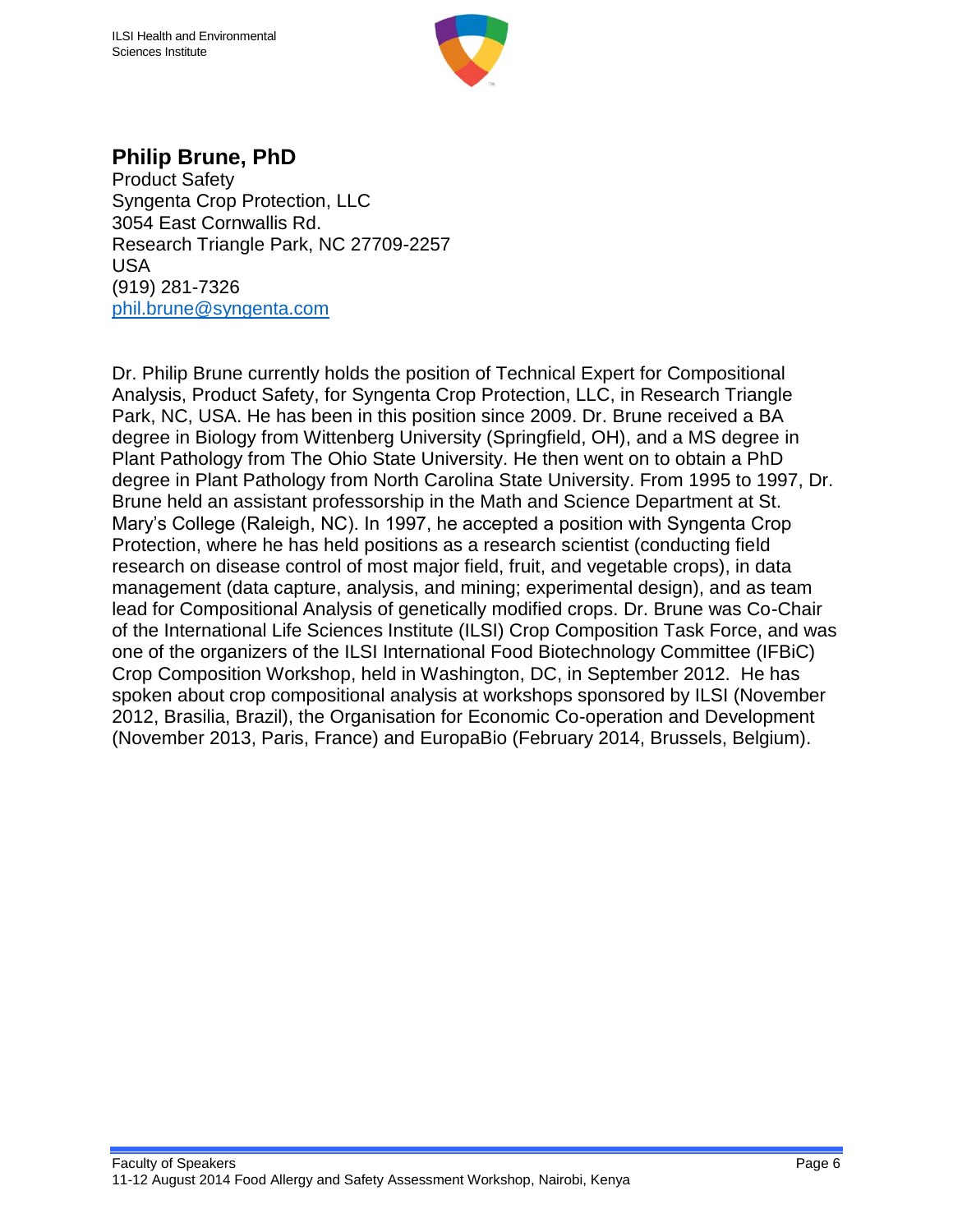

# **Adnan Custovic, DM, MD, PhD, FRCP**

Professor of Allergy Institute of Inflammation and Repair University of Manchester University Hospital of South Manchester Manchester M23 9LT United Kingdom +44 (0)161 291 5869 [adnan.custovic@manchester.ac.uk](mailto:adnan.custovic@manchester.ac.uk) <http://www.inflammation-repair.manchester.ac.uk/staff/AdnanCustovic/>

Adnan Custovic is a Professor of Allergy at the Institute of Inflammation and Repair, University of Manchester, UK. He is a Training Programme Director for Allergy in the North Western Deanery and an Honorary Consultant Allergist at the University Hospital of South Manchester (UHSM). He has developed the NHS Allergy service at the UHSM, and has driven a step change in the size and breadth of clinical activity in the last decade. As a result, the UHSM Allergy Centre now offers fully comprehensive service to adult and paediatric patients with a range of allergic conditions.

Prof. Custovic's major academic contributions have been in fields of genuine unmet clinical need, especially prevention of childhood asthma and food allergy. He has published more than 200 papers in peer-reviewed journals. His research output has been highly cited over the last decade. He is an Associate Editor of *Thorax* and a member of the Editorial board of several major international specialty journals.

Prof. Custovic served as a Secretary of the British Society of Allergy and Clinical Immunology (BSACI) in two terms, represented allergy on the Specialist Advisory Committee of the Royal College of Physicians, is President of the Asthma section of the European Academy of Allergy and Clinical Immunology, and is a member of several World Allergy Organisation Special Committees.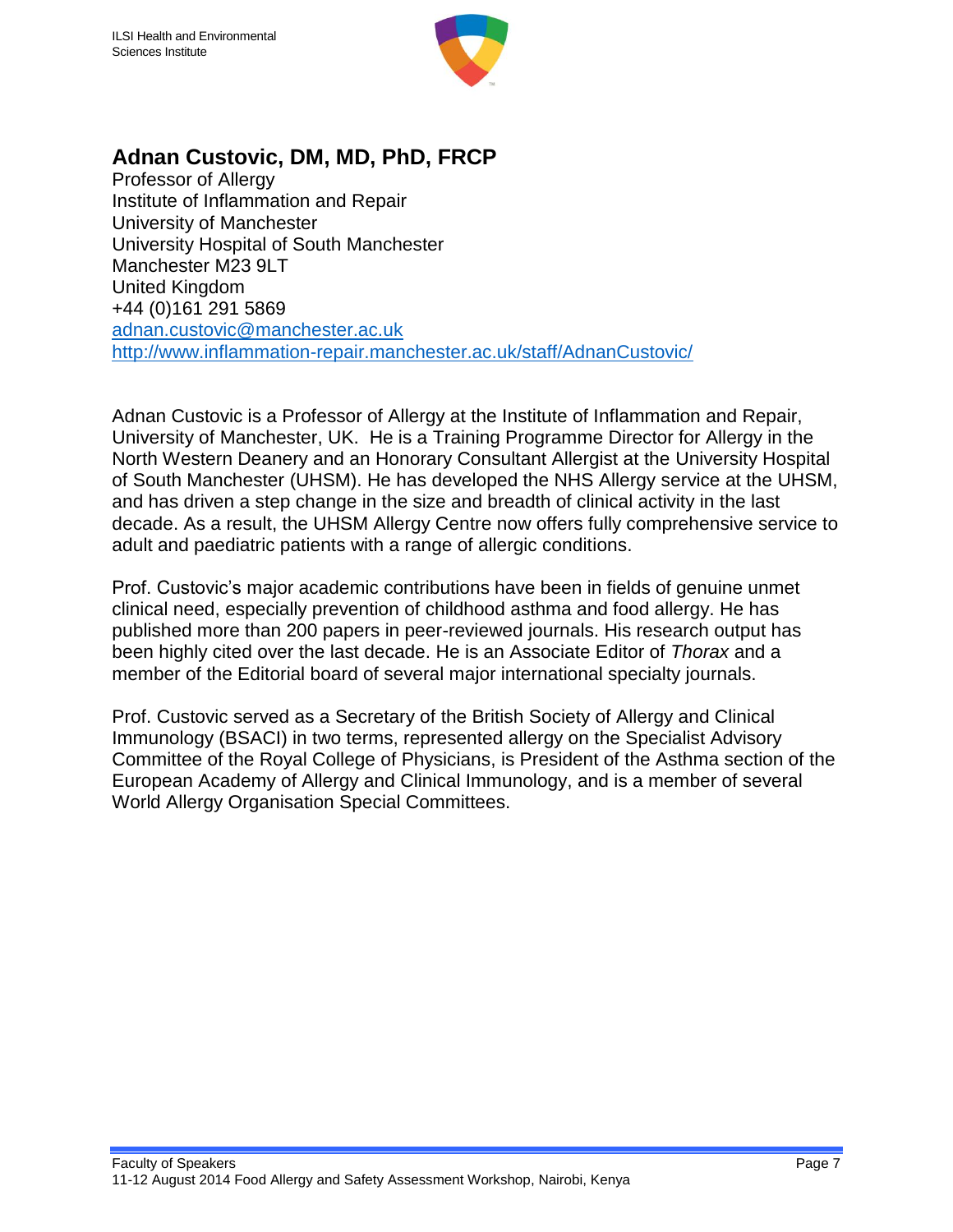

#### **Jacoba Adriana ('Kobie') de Ronde, PhD**

Regulatory Affairs Country Manager **Syngenta** Thornhill Office Park, Block 9/10 94 Bekker Road Midrand, Gauteng South Africa, 1685 (+27) 11 541 4073 [kobie.de\\_ronde@syngenta.com](mailto:kobie.de_ronde@syngenta.com)

Dr. Kobie de Ronde obtained her BSc in Agricultural Genetics in 1987 at the University of Pretoria, her MSc in Biology in 1994, and her PhD in Plant Biotechnology in 2001 at the University of Natal in South Africa. Since 2009, she has worked at Syngenta South Africa as the Regulatory Affairs Country Manager. Before that, she worked at the Agricultural Research Council where she started her career working in a tissue culture laboratory before moving on to research in abiotic stress and biotechnology. From 2005 to 2009, she headed the Biotechnology Research Program at the ARC. At Syngenta South Africa, she is responsible for delivering regulatory approvals for new biotechnology-derived products for Syngenta and shepherding the products through the approval process, as well as providing the infrastructure to maintain a high level of regulatory compliance and stewardship pre- and post-commercialization.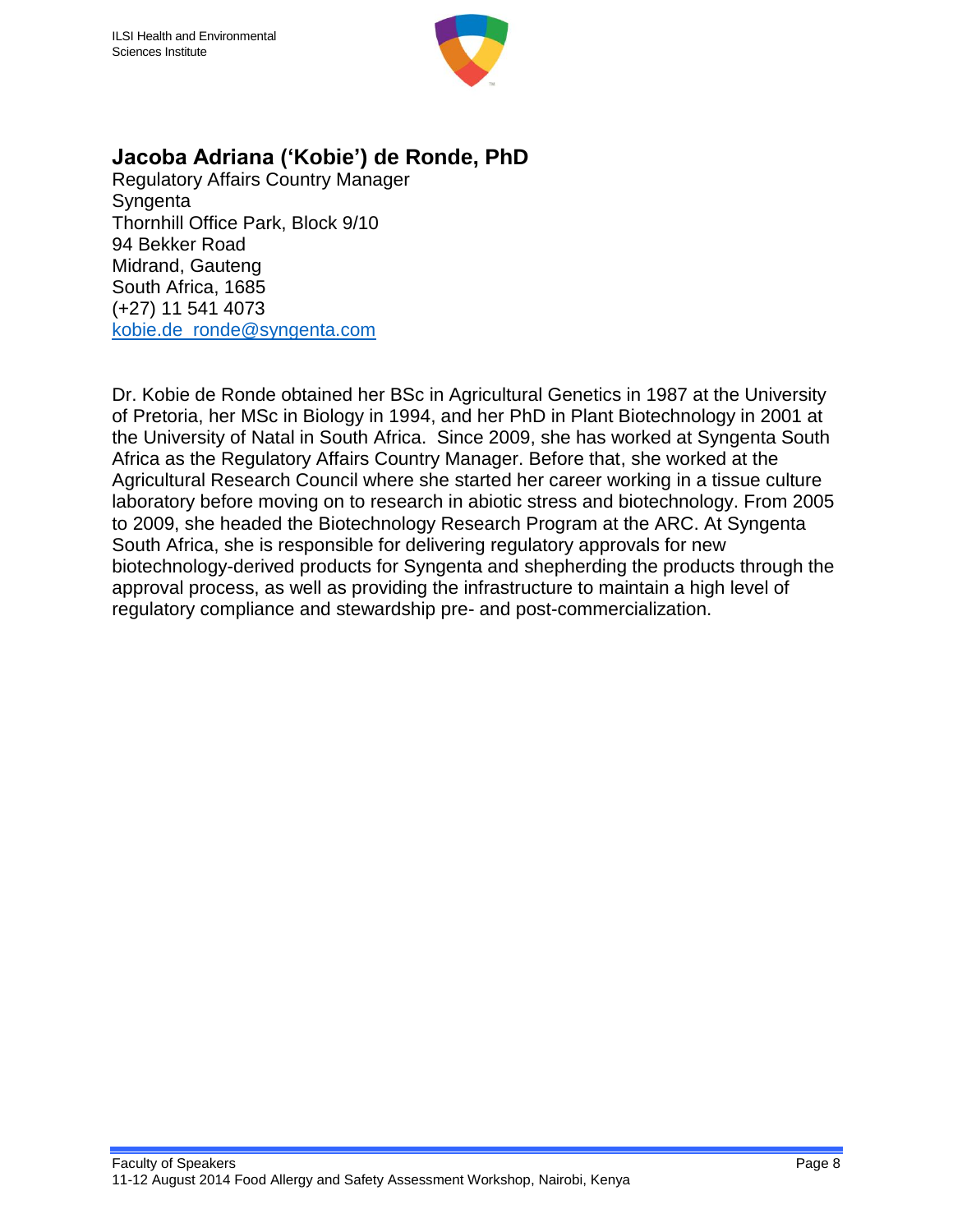

# **Prof. Alison Elliott**

Research Unit on AIDS Medical Research Council / Uganda Virus Research Institute PO Box 49 Entebbe Uganda +256752720609 [Alison.tom@infocom.co.ug](mailto:Alison.tom@infocom.co.ug) [alison.elliott@mrcuganda.org](mailto:alison.elliott@mrcuganda.org)

Prof. Alison Elliott became interested in Tropical Medicine as an undergraduate as a result of a course on parasitology and immunology at Cambridge, and this interest was encouraged further, as a medical student, by an elective with the MRC Unit in The Gambia. After completing medical training, she joined the London School of Hygiene and Tropical Medicine and, during the late '80s and early '90s, undertook studies on the interaction between tuberculosis and HIV infection in Zambia. An infectious diseases fellowship in Denver, Colorado, provided an opportunity to learn about management of MDR-TB and laboratory immunology. This enabled Prof. Elliott to plan and conduct subsequent clinical-immuno-epidemiological studies. Since 1997, she has been based in Uganda at the Uganda Virus Research Institute. Current interests focus on the effects interactions between co-infections, the effects of helminth infection on immune responses to vaccines, infectious and allergic disease incidence in children in Uganda, and research capacity building in Africa.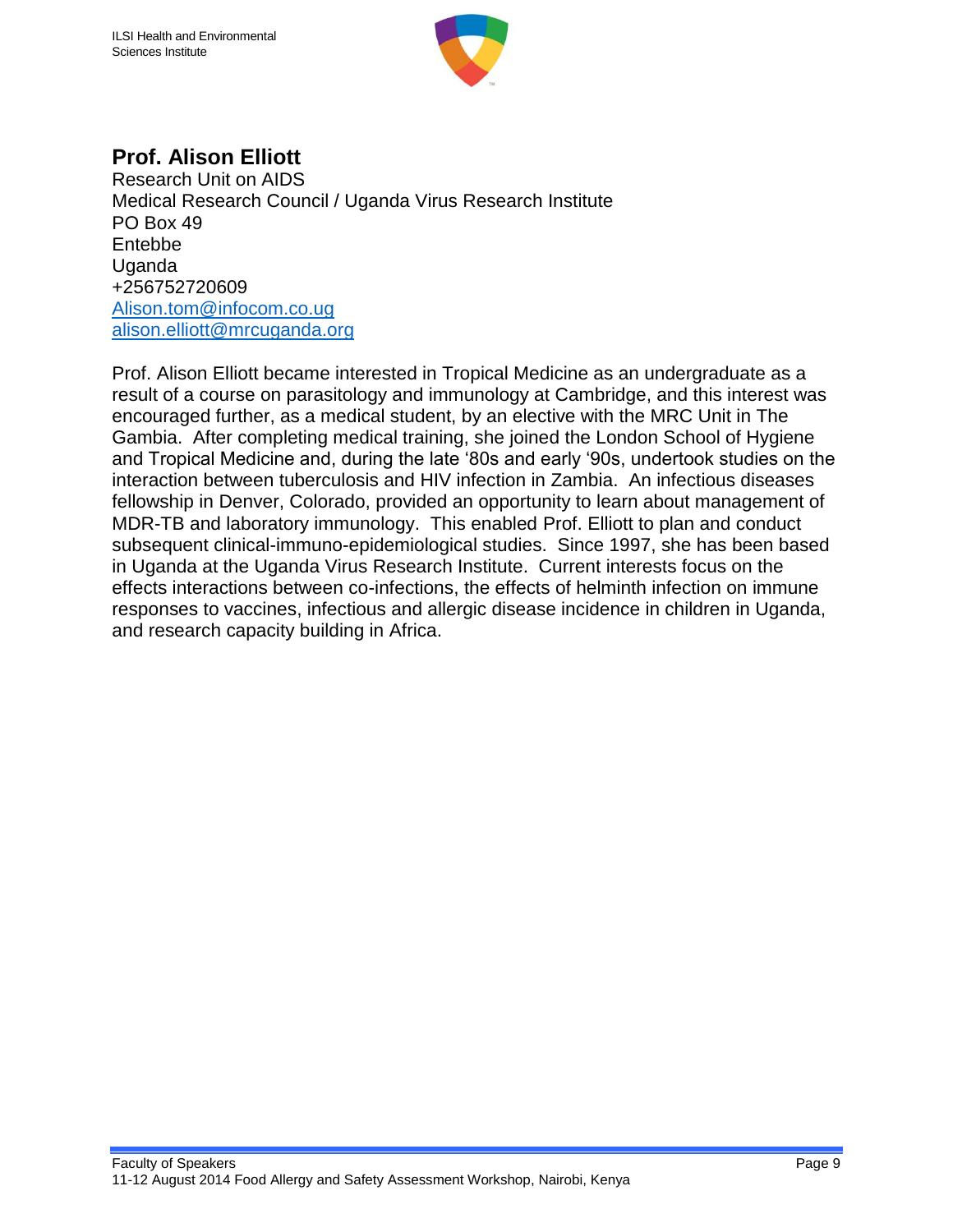

#### **Liezel Michelle Gouws, PhD**

Project Manager Biosafety South Africa 105 Wentworth Somerset Links Office Park De Beers Avenue Somerset West 7130 South Africa +27 72 348 4053 [Liezel@biosafety.org.za](mailto:Liezel@biosafety.org.za)

Dr Liezel Gouws is a project manager at Biosafety South Africa and is responsible for the coordination, management, and sourcing of biosafety projects, regulatory dossiers, and resources. She has a PhD in plant biotechnology and, prior to joining Biosafety South Africa, she completed postdoctoral fellowships at the Institutes for Plant Biotechnology and Wine Biotechnology at Stellenbosch University. She completed her master's degree at the Ruprecht Karls University in Heidelberg (Germany), where she concentrated on plant growth, diurnal growth rhythms, and metabolism. Her research career focused mainly on plant growth analysis, specifically plant gene expression, proteomics, and metabolomics.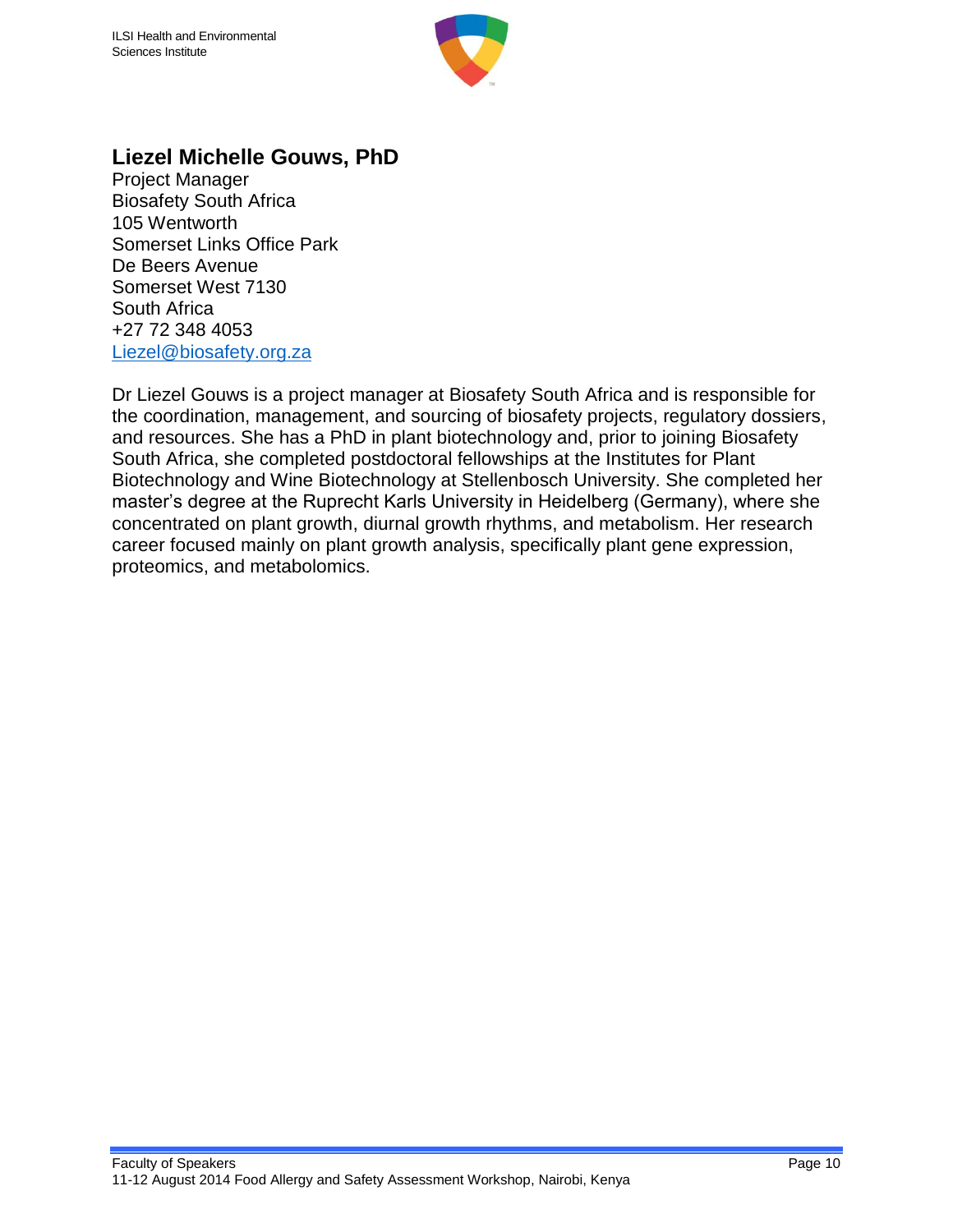

## **Gregory S. Ladics, PhD, DABT, Fellow ATS**

Research Fellow DuPont Pioneer Agricultural Biotechnology DuPont Experimental Station 200 Powder Mill Road Wilmington, DE 19880-0400 USA (302) 695-6852 [gregory.s.ladics@usa.dupont.com](mailto:gregory.s.ladics@usa.dupont.com)

Dr. Gregory S. Ladics received his Bachelor of Science cum laude in Toxicology from the Philadelphia College of Pharmacy and Science in 1987. In 1991, he received his Doctor of Philosophy in Pharmacology and Toxicology from the Medical College of Virginia/Virginia Commonwealth University. He has been employed by the DuPont Company for over 22 years where he is presently a Research Fellow. In 1999, Dr. Ladics became a Diplomate of the American Board of Toxicology, and a Fellow of the Academy of Toxicological Sciences (ATS) in 2012. He serves on the ILSI Health and Environmental Sciences Institute's (HESI) Protein Allergenicity Technical Committee (PATC) as Co-Chair. Dr. Ladics is also Chair of the CropLife International Protein Allergenicity Team and Past President of the Society of Toxicology Immunotoxicology Specialty Section. He is a member of the Editorial Boards for the Journal of Immunotoxicology, Dataset Papers in Biology, and the ISRN Biotechnology Journal. Current research activities involve the evaluation and validation of test methods to assess protein allergenicity potential and research to address issues and further refine bioinformatic/protein modeling approaches for assessing potential protein allergenicity. Dr. Ladics has over 160 abstract, journal, and book chapter publications in the field of immunotoxicology and allergy.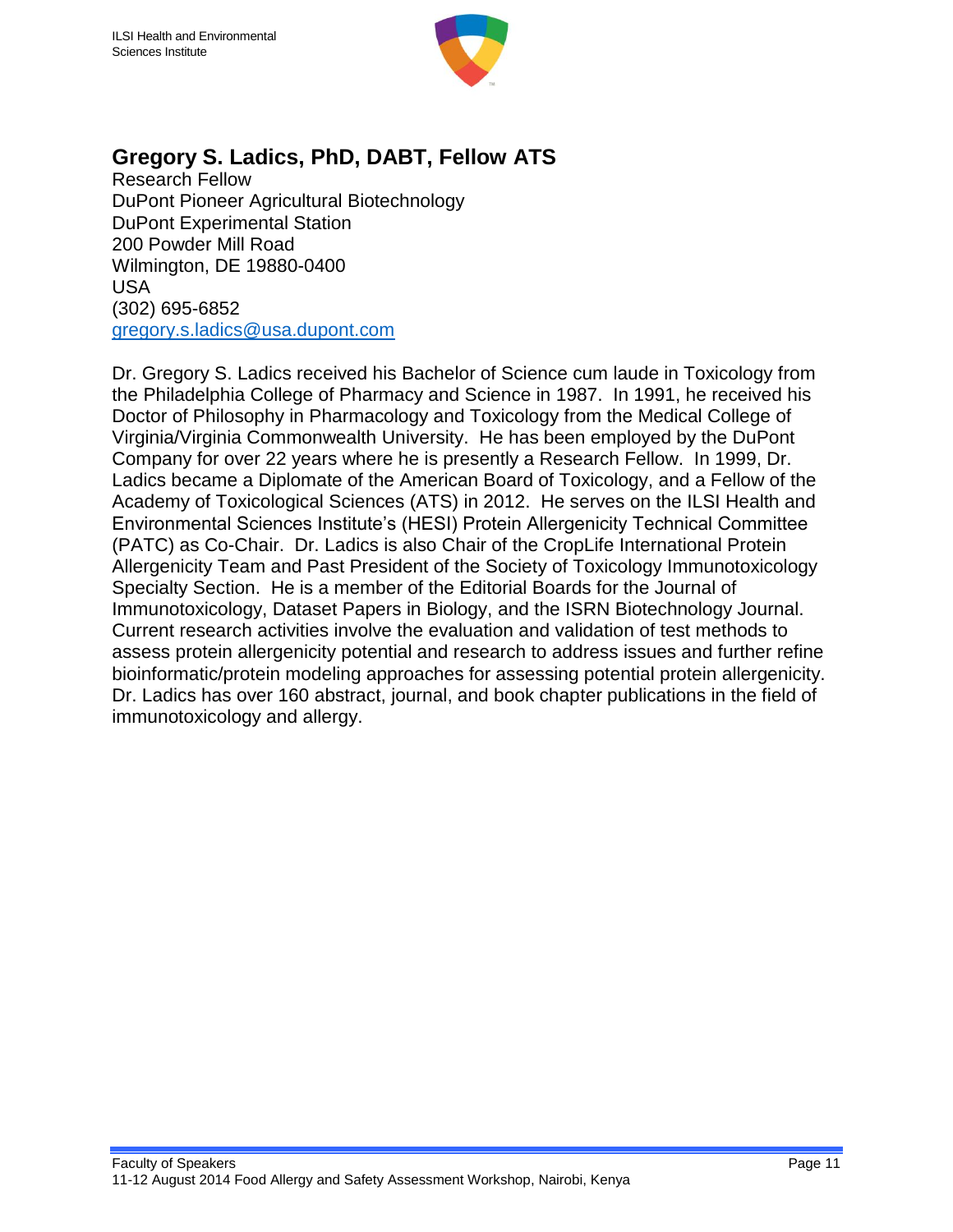

#### **Prof. Michael Levin**

Head, Division of Asthma and Allergy Department of Paediatrics 5th floor, ICH building Red Cross Children's Hospital Klipfontein Rd Cape Town 7700 South Africa +27+21+6585111 [michael.levin@uct.ac.za](mailto:michael.levin@uct.ac.za)

Prof. Mike Levin is head of the Division of Asthma and Allergy in the Department of Paediatrics and Child Health, University of Cape Town, and is on the executive committee of the Allergy Society of South Africa. He teaches medical students, medical professionals, and specialists in allergy, and presents at national and international allergy congresses. He has published 41 peer-reviewed scientific articles, three chapters in medical books, and edited a textbook of paediatrics.

Prof Levin has a special interest in epidemiology of allergy in Africa, severe allergies and anaphylaxis, as well as patient support and education.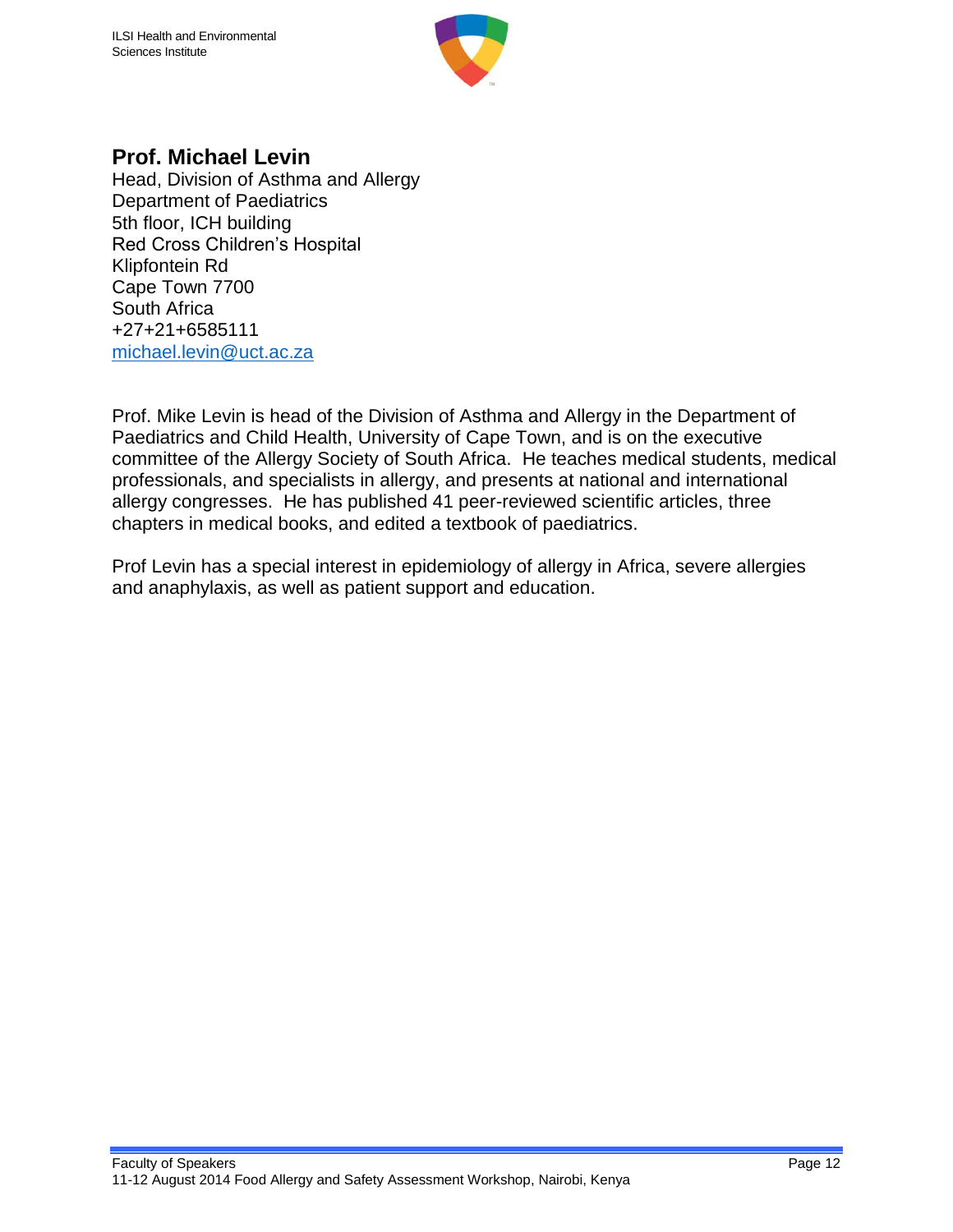

#### **Dr. Nohrasco Mang'ondi**

Lecturer and Dermatovenereologist Bugando Medical Centre Catholic University of Health and Allied Sciences (CUHAS) PO Box 1370 Mwanza Tanzania [mnohrasco@yahoo.com](mailto:mnohrasco@yahoo.com)

Dr. Nohrasco Mang'ondi is a young scientist who received his Doctor of Medicine from University of Dar es salaam. Later, he joined the Regional Dermatology Training Centre (RDTC) at Kilimanjaro Christian Medical University College (KCMC) in Kilimanjaro where he received his Masters of Medicine in Dermatovenereology.

Dr. Mang'ondi's interest in allergology was strengthened at the Allergology Unit of RDTC/KCMC in Kilimanjaro, Tanzania, where he worked for four years. He received further working experience in allergic diseases in the Allergy Department of Tübingen University in Germany. He also did a study in immediate food hypersensitivity among children with eczema in Moshi, Kilimanjaro.

Currently, Dr. Mang'ondi is working as Lecturer and Dermatologist at the Catholic University of Health and Allied Sciences (CUHAS) at Bugando Medical Centre, Mwanza, Lake Victoria region, Tanzania.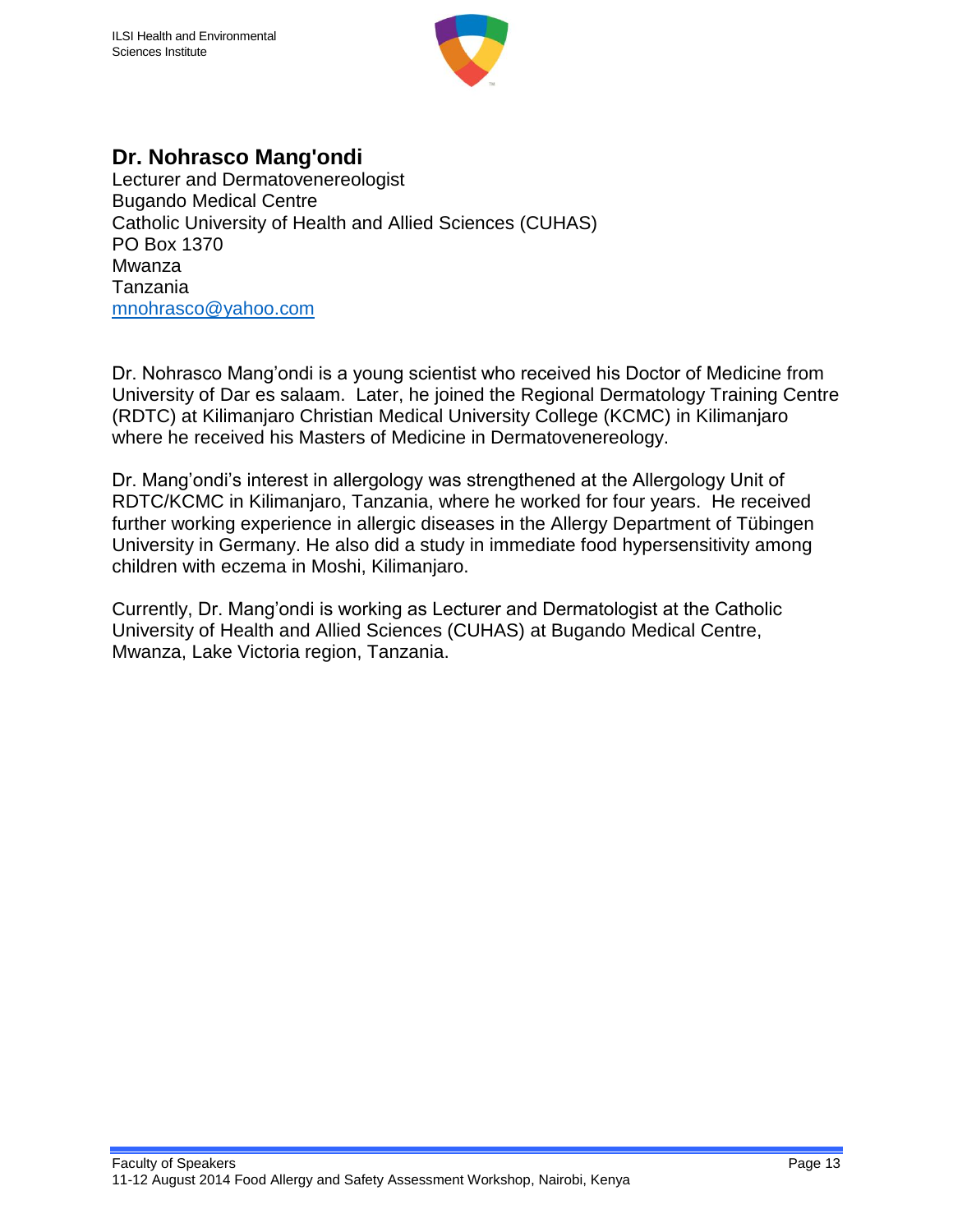

#### **Scott McClain, PhD**

Product Safety Syngenta Crop Protection, LLC 3054 E. Cornwallis Dr. Research Triangle Park, NC 27709-2257 USA (919) 226-7363 [scott.mcclain@syngenta.com](mailto:scott.mcclain@syngenta.com)

Dr. Scott McClain's academic background is in animal physiology and environmental toxicology having received his MS and PhD degrees in the Center for Environmental Toxicology and Statistics at Miami University, in Oxford, Ohio. Dr. McClain's professional background is within the biotechnology sector with training primarily in immunology and clinical allergy diagnostics, product efficacy and safety testing. He started his professional career supporting research programs in immunology and biochemistry with a focus on developing bioactive food ingredients. The last nine years have been spent in the regulatory divisions of the agricultural biotechnology sector with an emphasis on conducting and communicating studies in allergy and toxicology which support the safe introduction of novel food and feed crop products. Dr. McClain has worked in Syngenta Product Safety for five years. He represents Syngenta as co-chair of the ILSI Health and Environmental Sciences Institute's (HESI) Protein Allergenicity Technical Committee (PATC) and participates on the Crop Life International Allergy Expert Team.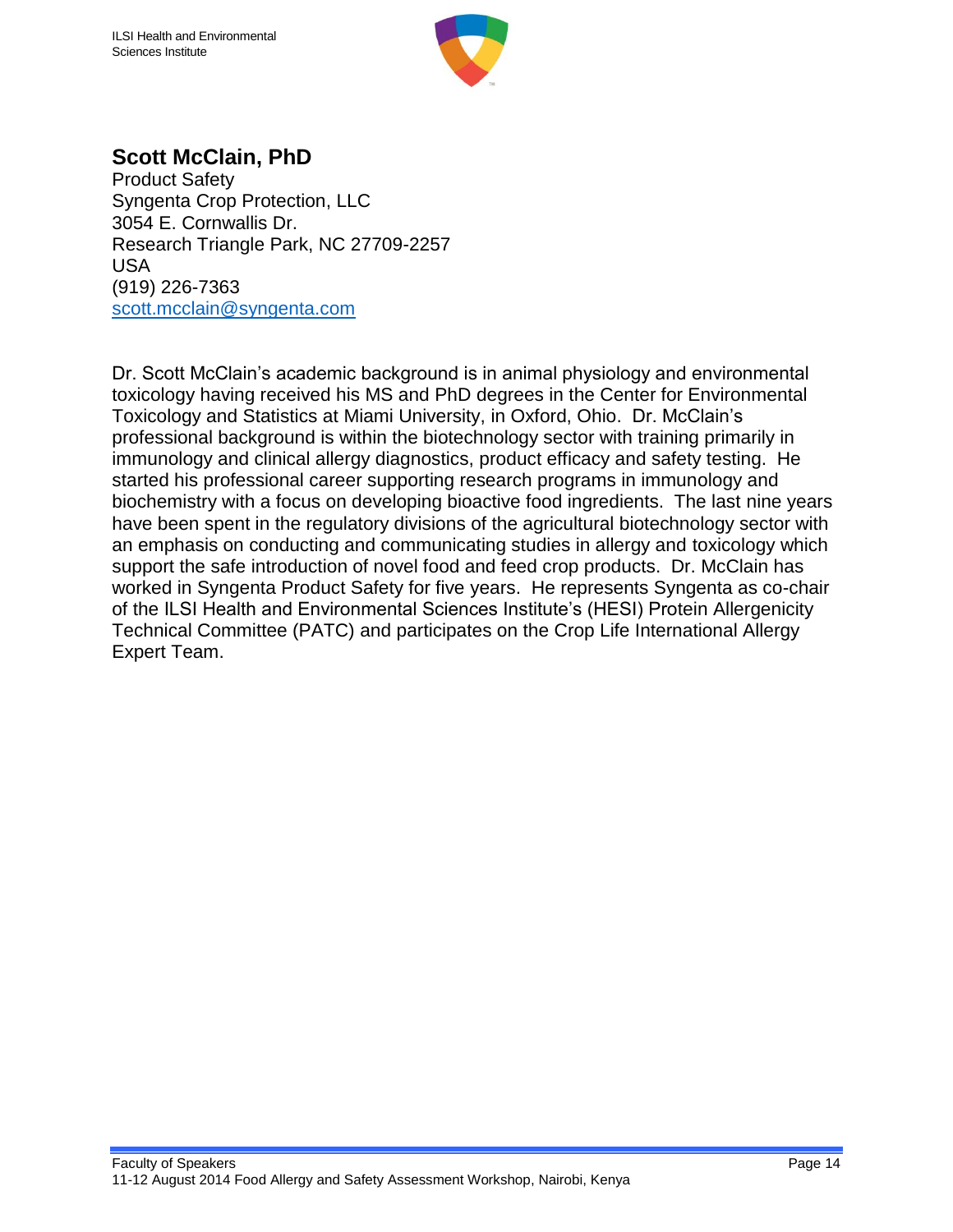

#### **Harriet Mpairwe, MBChB, MSc, PhD**

Medical Research Council / Uganda Virus Research Institute Box 49, Entebbe Uganda [mpairweus@yahoo.com](mailto:mpairweus@yahoo.com)

Dr. Harriet Mpairwe is a Wellcome Trust training fellow based at the MRC-Uganda Unit, where she has been involved in allergy-related research for the last ten years. She trained in epidemiology (MSc and PhD) at the London School of Hygiene and Tropical Medicine, and her current post-doctoral project is investigating the risk factors associated with asthma among children in Uganda. Her main research interest is the possible therapeutic role of worms in the management of asthma and other chronic inflammatory diseases.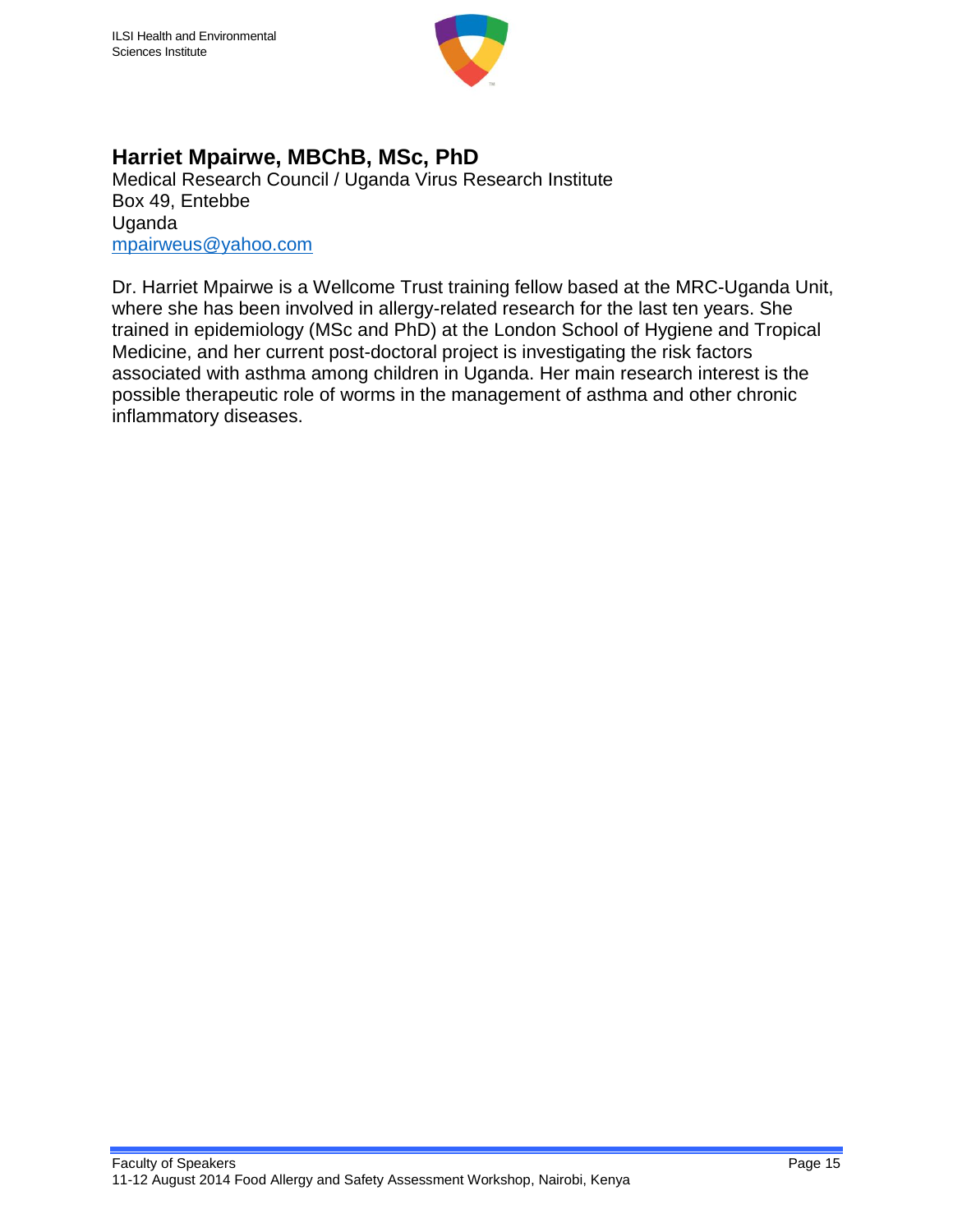

#### **Prof. Theophilus M. Mutui, PhD**

Chief Biosafety Officer National Biosafety Authority Commission for University Education Campus PO Box 28251 – 00100 Nairobi Kenya +254 20 2678667 [mutui@biosafetykenya.go.ke](mailto:mutui@biosafetykenya.go.ke)

Prof. Theophilus Mutui earned his MSc in Horticulture in 1999 from the University of Nairobi, Kenya, and holds a PhD in Horticultural Sciences (2005) from Leibniz University of Hannover, Germany. He did his post-doctoral studies at the Department of Horticulture, University of Georgia, USA; United States Department of Agriculture (USDA) - Agricultural Research Service (ARS) at West Virginia and Maryland, USA; and Liebniz University of Hannover, Germany. These studies were funded by an International Atomic Energy Agency (IAEA) fellowship and German Academic Exchange Service (DAAD) scholarships, respectively.

Currently, Prof. Mutui is the Chief Biosafety Officer responsible for Compliance and Enforcement. He represents the National Biosafety Authority in the National Food Safety Coordination Committee (NFSCC) and Technical Committee on Biotechnology at the Kenya Bureau of Standards. He has been (2007-2013) the National Coordinator for the European Union (EU) Executive Agency for Health and Consumer's (EAHC) Hazard Analysis & Critical Control Point (HACCP) Training Program. Previously, Prof. Mutui was a faculty member in the Department of Horticulture, School of Agriculture and Biotechnology, University of Eldoret, Kenya. Consequently, he has many years of experience in research, consultancy, and teaching. Prof. Mutui is a member of many local and international professional societies, including the International Society of Horticultural Sciences (ISHS), Horticultural Association of Kenya (HAK), and the Kenya DAAD Scholars Association (KDSA). He has widely published in international refereed journals and he is regularly invited as a guest speaker at scientific conferences. Prof. Mutui is a strong believer in ensuring accessibility of safe and affordable food in adequate quantities to the Kenyan citizenry.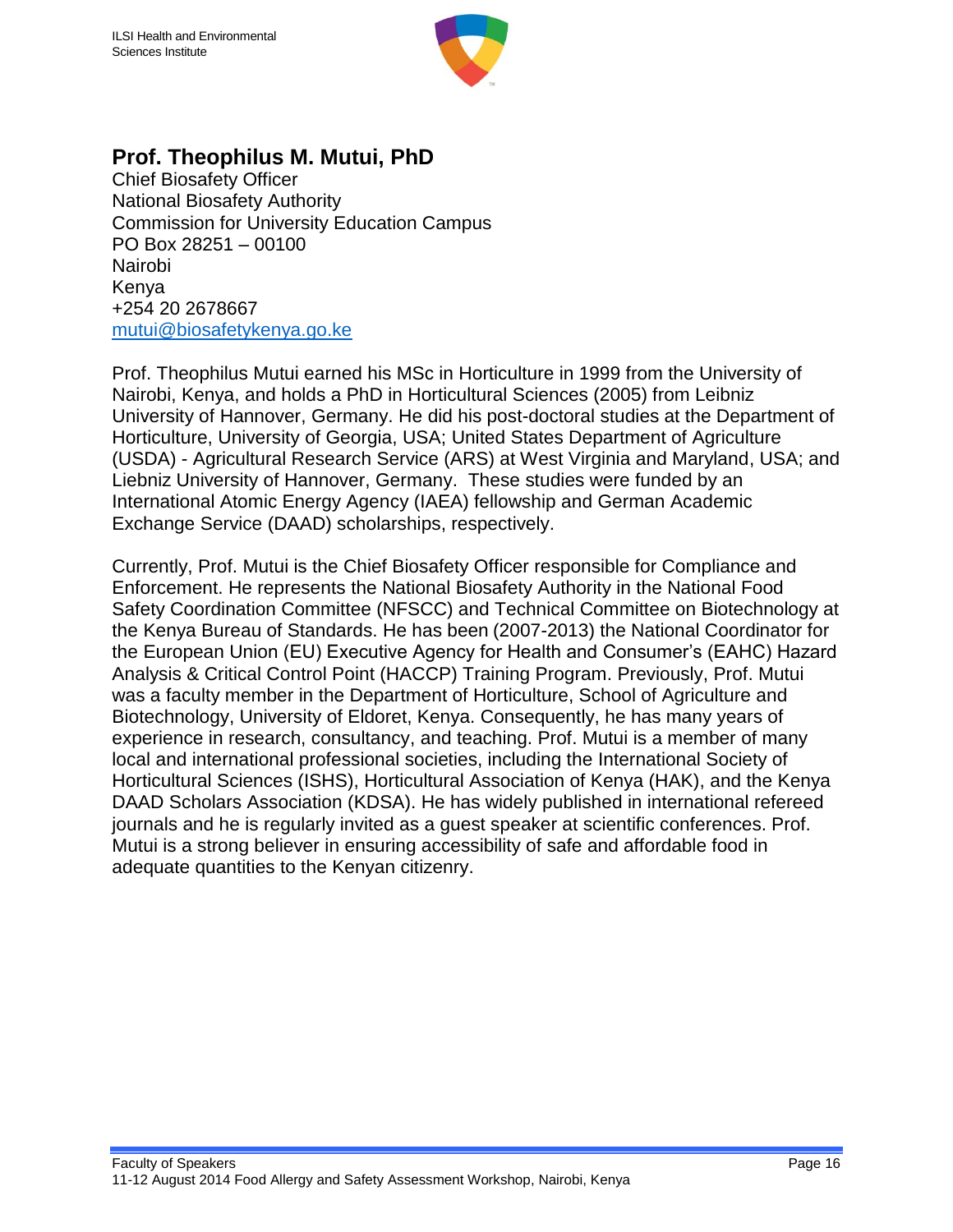

#### **Prof. Gabrielle Pauli**

Medical Doctor, Professor Emeritus Faculty of Medicine Strasbourg University rue Kirschleger Strasbourg, 67000 France +330680134704 [Gaby.Pauli@gmail.com](mailto:Gaby.Pauli@gmail.com)

Prof. Gabrielle Pauli studied medicine at the Faculty of Medicine of Strasbourg University. She qualified as a doctor in 1967 and was appointed assistant at the Department of Chest Diseases. As soon as 1968, she specialized in asthma and allergy at the Faculty of Medicine of Marseilles. Back in Strasbourg, she developed a specific consultation for respiratory allergic diseases. Her research was aimed at the role of mites in allergic asthma, and she performed the first bronchial challenge tests with mite allergens; she also demonstrated the plurality of allergens in house dust using in vivo and in vitro tests.

Prof. Pauli carried on her clinical research, initiating immunotherapy with mite extracts and testing eviction methods. She validated a mite detection test (by dosing guanine concentration in house dust samples) and initiated the employment of an environmental counsellor. Her work won her the *Environment and Health Prize* delivered by the French Academy of Medicine in 1993 and the 9th Gold Medal of the Foundation for Research in Allergy in 1995.

As a pneumologist, she took a thirty-year long interest in occupational asthma and trained a team of practitioners, nurses and technicians which made her department a pole of reference.

Several new etiologies of occupational asthma were described by her team. She co-founded the occupational asthma registry in France and, with two colleagues, issued the first book on occupational asthma published in French (first edition 1999, second 2012).

From 1995 onward, her research has been aimed at molecular allergens and, thanks to exceptional collaborations with European researchers in the same field, she was one of the first clinicians to test recombinant molecules in patients. Together with two other groups, she initiated the first trial of immunotherapy with a recombinant allergen showing that the concept led to satisfactory results.

In 2011 the European Academy of Allergy and Clinical Immunology gave her the Clemens von Pirquet Award for her research, which found expression in more than 300 publications, general reviews, and book chapters.

Gabrielle Pauli is professor emeritus, former Head of the Pneumology Department of the Strasbourg University Hospital, former President of the French Society of Allergology, former President of the French Society of Pneumology, and a member of the Collegium internationale allergologicum.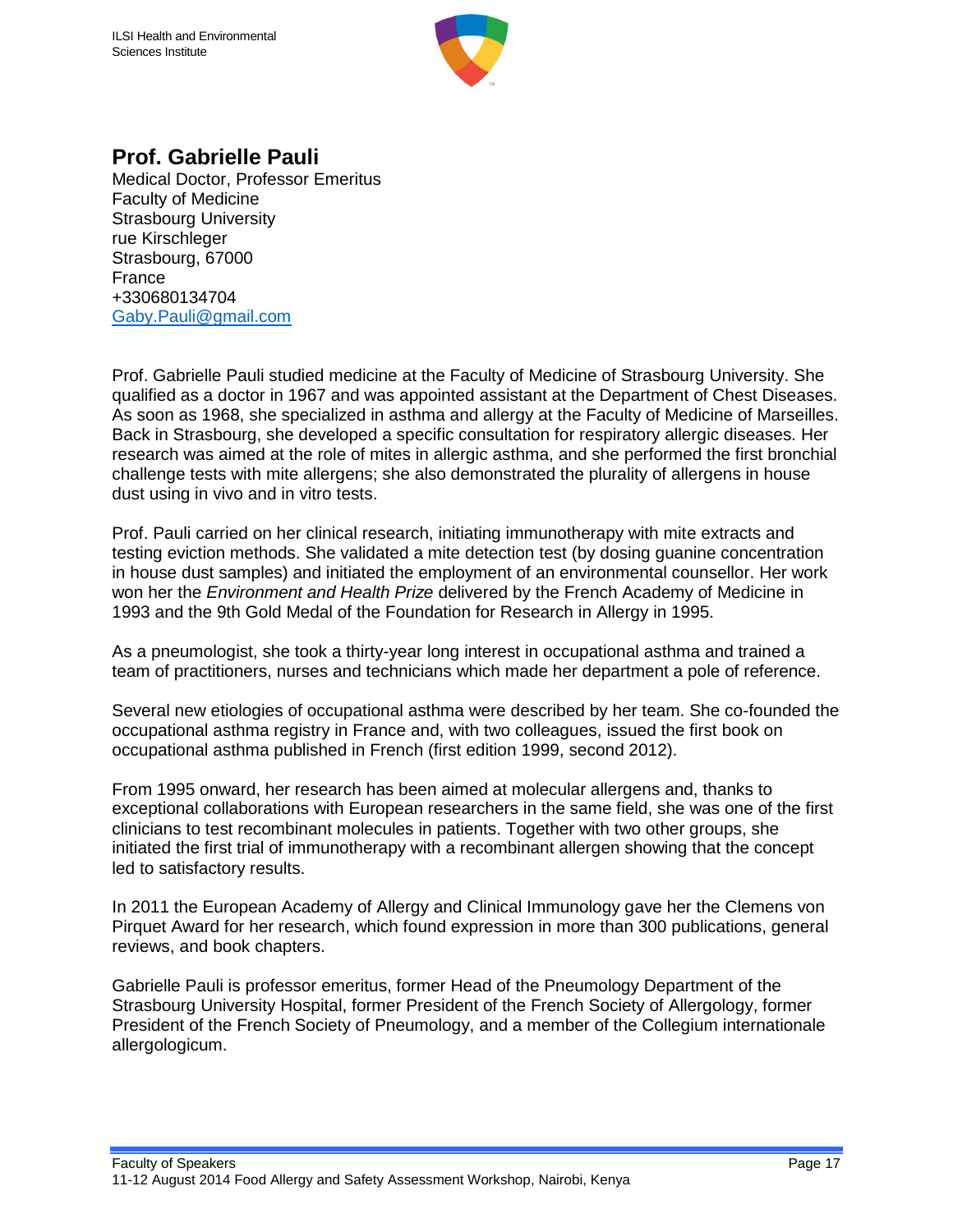

#### **Lars K. Poulsen, PhD, Dr. Med.**

Professor, Head of Research Copenhagen University Hospital at Gentofte Niels Andersens Vej 65, Dept. 22, 1st floor DK-2900 Hellerup **Denmark** +45 (39) 77 23 36 [lkpallgy@mail.dk](mailto:lkpallgy@mail.dk)

Prof. Lars K. Poulsen (PhD 1988, Dr. Med. 2000) is Clinical Professor of Basic Allergology at the University of Copenhagen, Medical Faculty, since 2009. He received a MSc in Chemistry at the Danish Technical University in 1984 and a Diploma of Business Administration at the Copenhagen Business School in 1997. Following his PhD at the Medical Faculty at the University of Copenhagen, he was a post-doc at the Johns Hopkins University Medical School in 1989. Since 2002, he is Head of Allergy Research at the Gentofte Hospital (formerly National University Hospital). Prof. Poulsen has supervised 31 PhD students, 65 graduate students, and was opponent/censor for 19 PhD students and 20 graduate students. He regularly reviews grants and positions for the EU Commission, the National Medical Research Councils in Austria, Singapore, Switzerland, Spain, the Austrian National Bank Foundation, and the Danish Universities. In 2010, he served as a consultant for the Danish Food Institute and the European Food Safety Authority (EFSA). Prof. Poulsen has been the Scientific Programme Coordinator of the European Academy of Allergy and Clinical Immunology (EAACI) 2010-12, and will be chairing the 2014 EAACI Annual Congress in Copenhagen.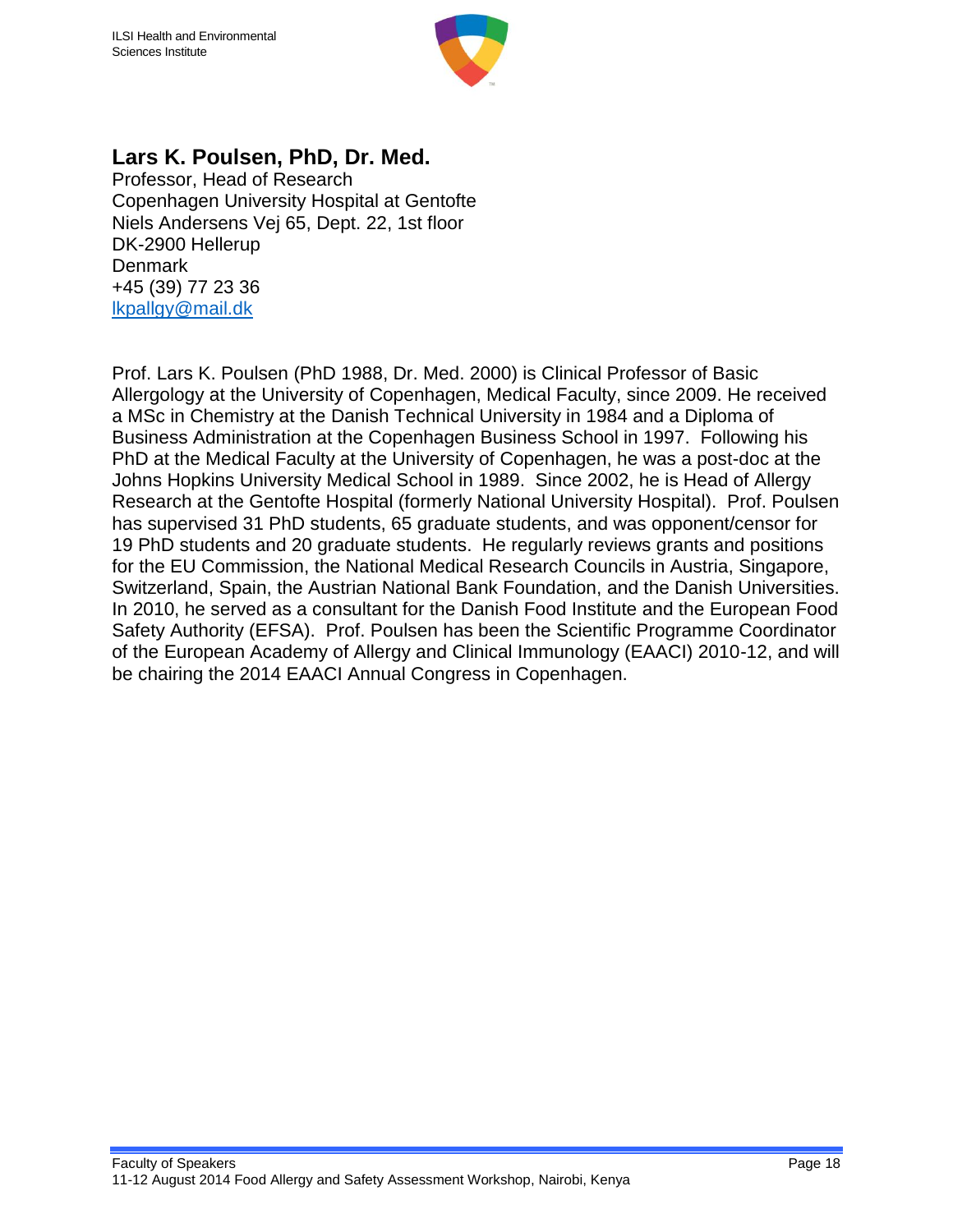

#### **Laura Privalle, PhD**

Bayer CropScience 2 TW Alexander Dr. Research Triangle Park, NC 27709 USA (919) 549-5667 [laura.privalle@bayer.com](mailto:laura.privalle@bayer.com)

Dr. Laura Privalle received her BS in biochemistry and MS in botany from Virginia Tech. She received her PhD in biochemistry from the University of Wisconsin. Following a post-doctorate at Duke University, she joined Ciba-Geigy in its Agricultural Biotechnology Research Unit, currently known as Syngenta Biotechnology, Inc., in Research Triangle Park, North Carolina, USA. Dr. Privalle headed the Regulatory Science Laboratory which had the responsibility for generating much of the data used in the safety assessment of transgenic products for global regulatory dossiers. She was part of the effort in registering the first transgenic maize product, Bt Event 176. In 2003, Dr. Privalle joined BASF Plant Science LP, where she was the Head of Regulatory Science. Dr. Privalle has served as the Vice-Chair and Chair of the ILSI Health and Environmental Sciences Institute's (HESI) Protein Allergenicity Technical Committee and on the Steering Group of the ILSI International Food Biotechnology Committee (IFBiC). She also served on two expert panels on behalf of CropLife International. She serves on the Education Enhancement Grants panel for the North Carolina Biotechnology Center and has participated in many other NCBC-sponsored activities. She was President of AEIC (Analytical Excellence through Industry Collaboration), an organization that focuses on analytical detection method technologies. In 2013, Dr. Privalle left BASF to work for Bayer CropScience. She is a member of the Faculty of 1000 in the Agriculture and Biotech Section.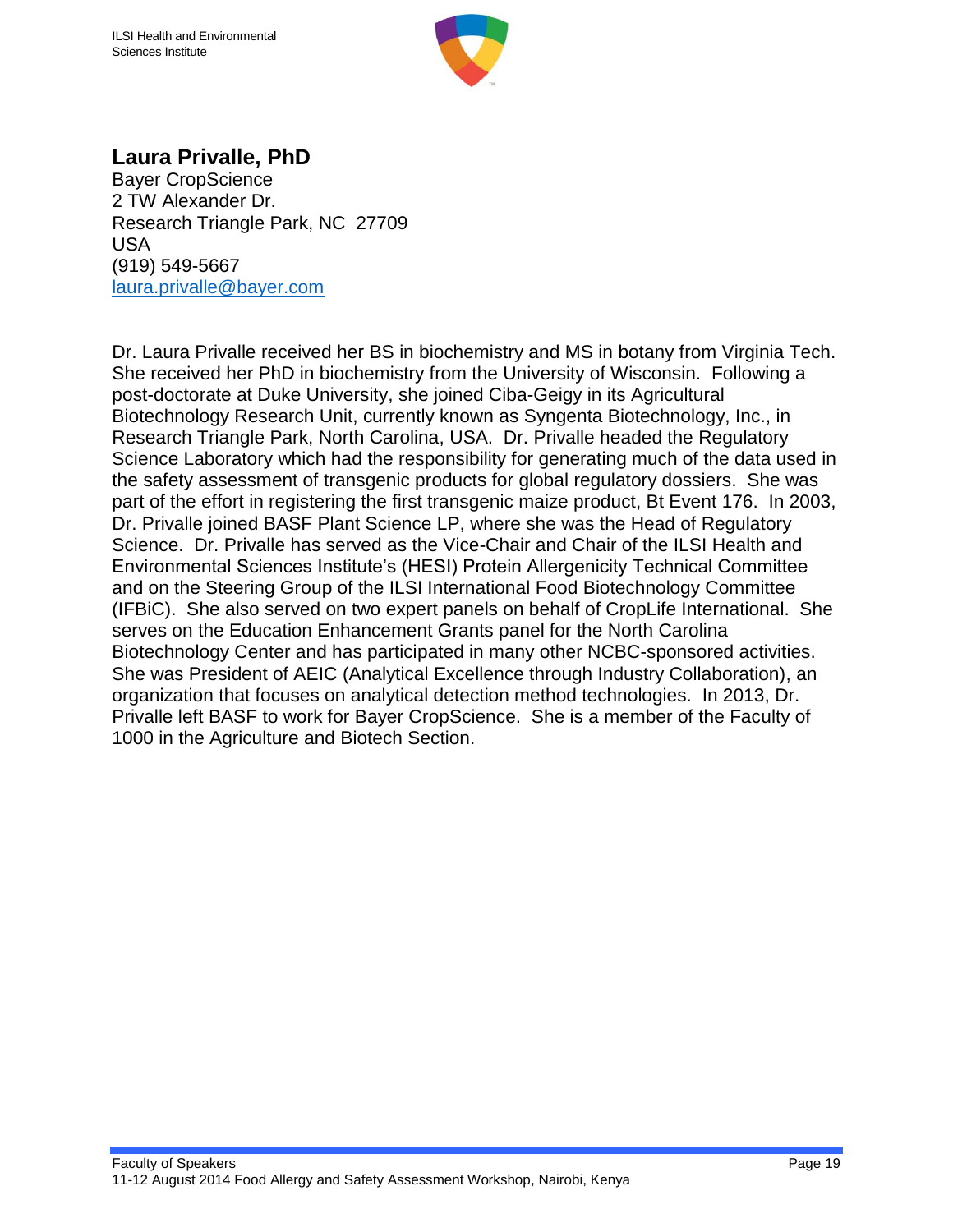

#### **Montserrat Fernández Rivas, MD, PhD**

Allergy Department Hospital Clínico San Carlos c/ Prof. Martín Lagos s/n 28040 Madrid Spain + 34 91 330 30 10 [mariamontserrat.fernandez@salud.madrid.org](mailto:mariamontserrat.fernandez@salud.madrid.org)

Dr. Montserrat Fernández-Rivas earned her Medical Degree in 1985 from the Universidad del Pais Vasco, Bilbao, Spain, and her PhD in 1995 from the Universidad Alcalá de Henares, Madrid, Spain. In 1998, she earned a Master Diploma in Methodology of Clinical Research from the Universidad Autónoma de Madrid, and in 2012, she earned a Master Diploma in Clinical Governance from the Universidad Pompeu Fabra of Barcelona. Currently, she is the Head of Allergy Department of Hospital Clinico San Carlos, Madrid, Spain, and an Assistant Professor of Medicine at the Complutense University of Madrid. She is the Chair of the Interest Group in Food Allergy of the European Academy of Allergy and Clinical Immunology (EAACI). Her research interests include food allergy, food allergens, and allergen immunotherapy. Dr. Fernández-Rivas participates in clinical trials on allergen immunotherapy (inhalants, foods) and in research projects on food allergy and allergens funded by the Spanish Ministry of Science and the European Commission (SAFE, CREATE, EuroPrevall, FAST, iFAAM). She has more than 100 publications in international journals of allergy.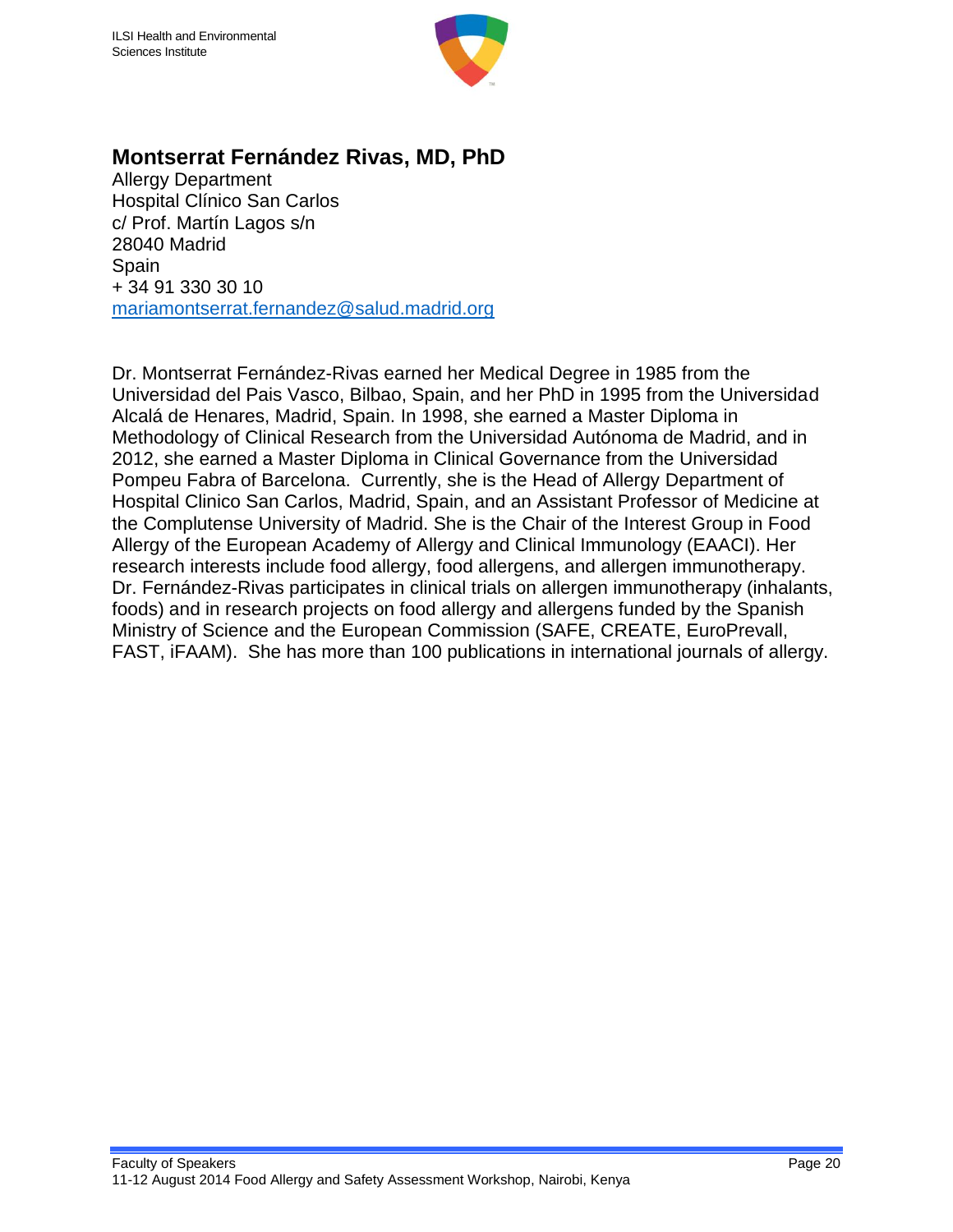

#### **Prof. Peter Schmid-Grendelmeier, MD**

Head Allergy Unit Department of Dermatology University Hospital of Zürich CH-8091 Zürich **Switzerland** 0041442553079 [peter.schmid@usz.ch](mailto:peter.schmid@usz.ch)

Prof. Peter Schmid-Grendelmeier is Head of the Allergy Unit in the Department of Dermatology at the University Hospital of Zürich in Switzerland. He is also Professor and Lecturer for Allergology and Dermatology. Prof. Schmid-Grendelmeier received his medical degree in 1985 from the University of Zürich. He is board certified in Dermatology and Venereology, as well as in Allergology and Clinical Immunology. Earlier in his career, Prof. Schmid-Grendelmeier was a research fellow with the Swiss Institute for Allergy and Asthma Research SIAF and a visiting scientist in the Department of Allergy at Harvard Medical School in Boston. His work and teaching activities have taken him to Peru, Tanzania, and Cambodia. Prof. Schmid-Grendelmeier serves on the EACCI Executive Committee and Exam Committee, is President-Elect of the Swiss Society for Allergy and Clinical Immunology, is the Director of the CK-CARE Foundation, and is an honorary member of the Allergy Society of South Africa (ALLSA). His research and education is focused on atopic dermatitis, component-resolved allergy diagnosis and immunotherapy, and implementation of allergologic know-how into primary care and areas with limited resources. Prof. Schmid-Grendelmeier has published over 150 paper and book articles.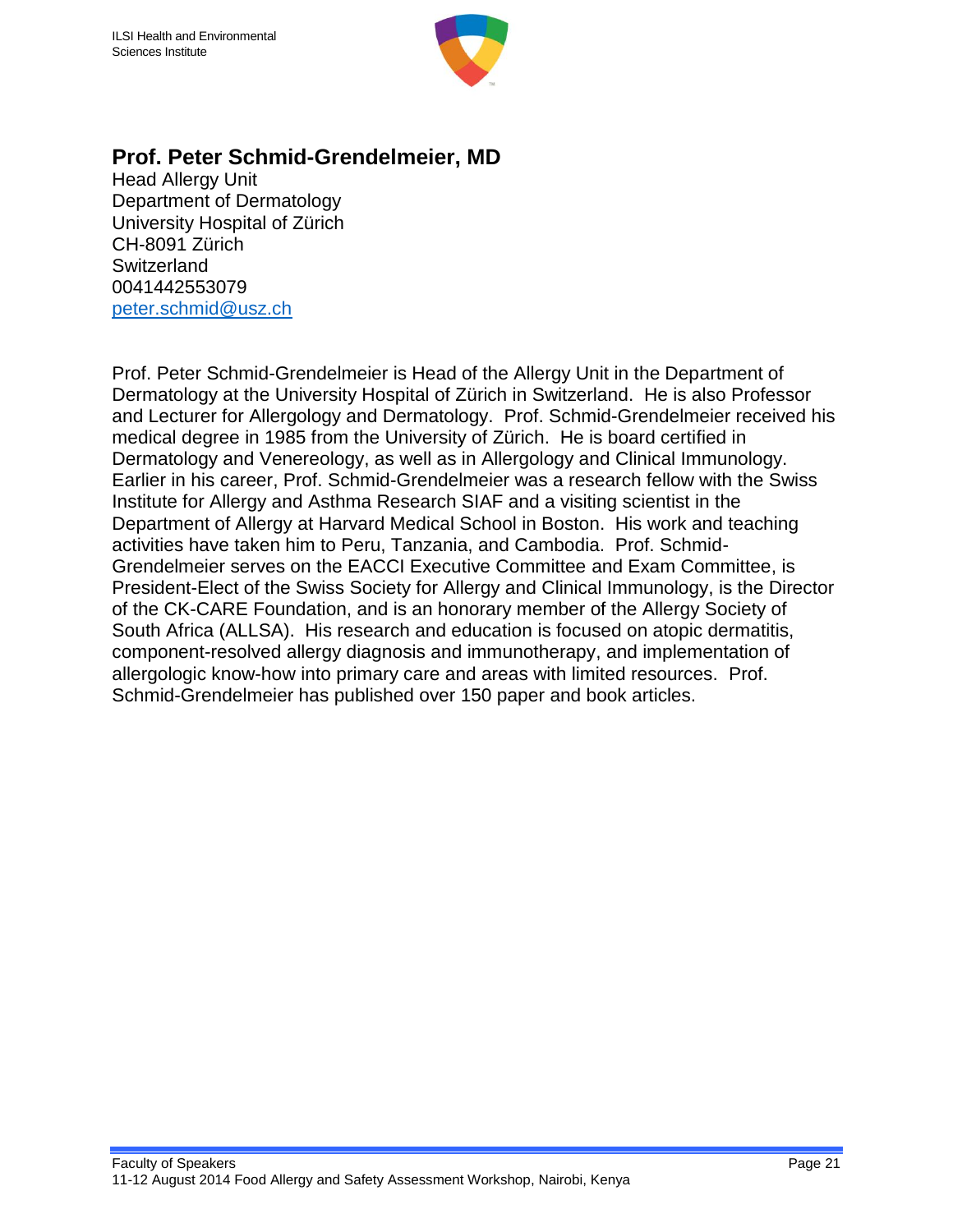

#### **Prof. Elopy Sibanda, MD**

Asthma, Allergy & Immune Dysfunction Clinic 113 Kwame Nkrumah Ave Corner 4th St. Harare Zimbabwe +263 (4) 793924 [esibanda@zol.co.zw](mailto:esibanda@zol.co.zw) [esibanda@africaonline.co.zw](mailto:esibanda@africaonline.co.zw)

Elopy Sibanda is a Professor of Clinical Immunology in Zimbabwe. He studied Medicine at the University of Gdansk, Poland, and proceeded to specialize in Clinical Immunology in Birmingham, England, where he earned his MSc and MD/PhD degrees. He runs the only Allergy and Immunology clinic in the country. He is a founding member and past President of the Federation of African Immunology Societies (FAIS), and has served on committees of the International Union of Immunological Societies. He currently is a committee member of the Communications and Emerging Societies programs of the World Allergy Organization. Professor Sibanda has convened international meetings under the banner of African International Conference on Immunity (AICI). The purpose of these meetings is to bring together researchers and clinicians of the world to share their experiences with African regional participants, many of whom are not able to travel abroad.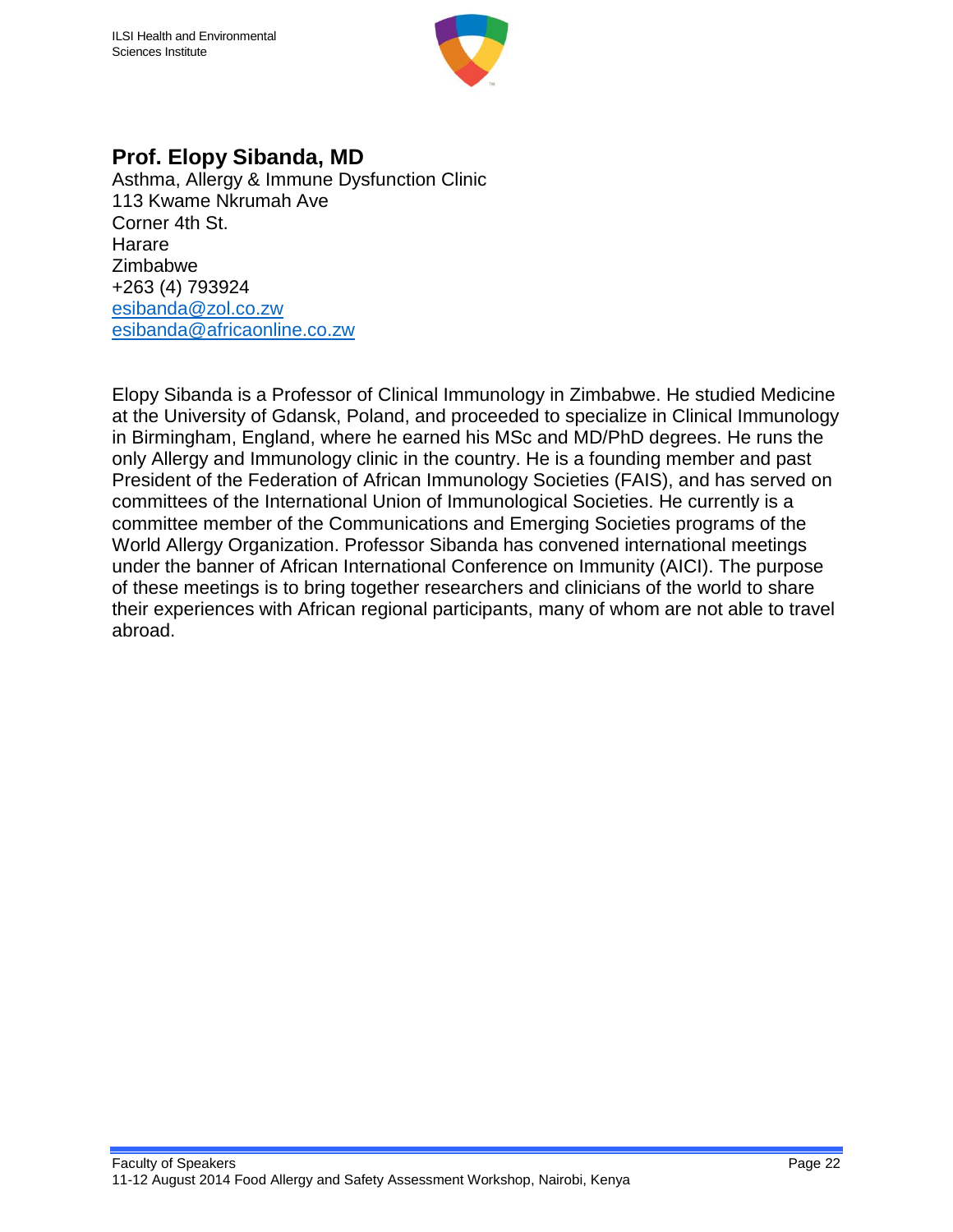

## **Harris Steinman, MBChB, UCT, DCh, SA, DAvMed**

Food and Allergy Consulting and Testing Services (FACTS) 18 Uplands Road, Milnerton Cape Town South Africa +27 (21) 551-2993 [harris@factssa.com](mailto:harris@factssa.com)

Dr Harris Steinman is a medical doctor with extensive clinical and research experience in the field of allergy and intolerance. He is the author of a number of allergen reference books; has been the Allergy Society of South Africa's (ALLSA) representative on the South African Department of Health's Food Advisory Legislative Group (FLAG) since its inception. He was an invited member of the UN Joint FAO/WHO Expert Consultation on "hidden" allergens in 1996 and in 2001 on the allergenicity of foods derived from biotechnology (GMOs). He is an advisor to the Department of Agriculture for the assessment of the allergenicity of GMOs. He is head of FACTS (Food & Allergy Consulting and Testing Services), a multidisciplinary team which includes dieticians and food scientists. The FACTS laboratory is the first in Africa to test commercial food products for allergens and reaction-causing substances and provide Practical Allergen Management workshops to industry.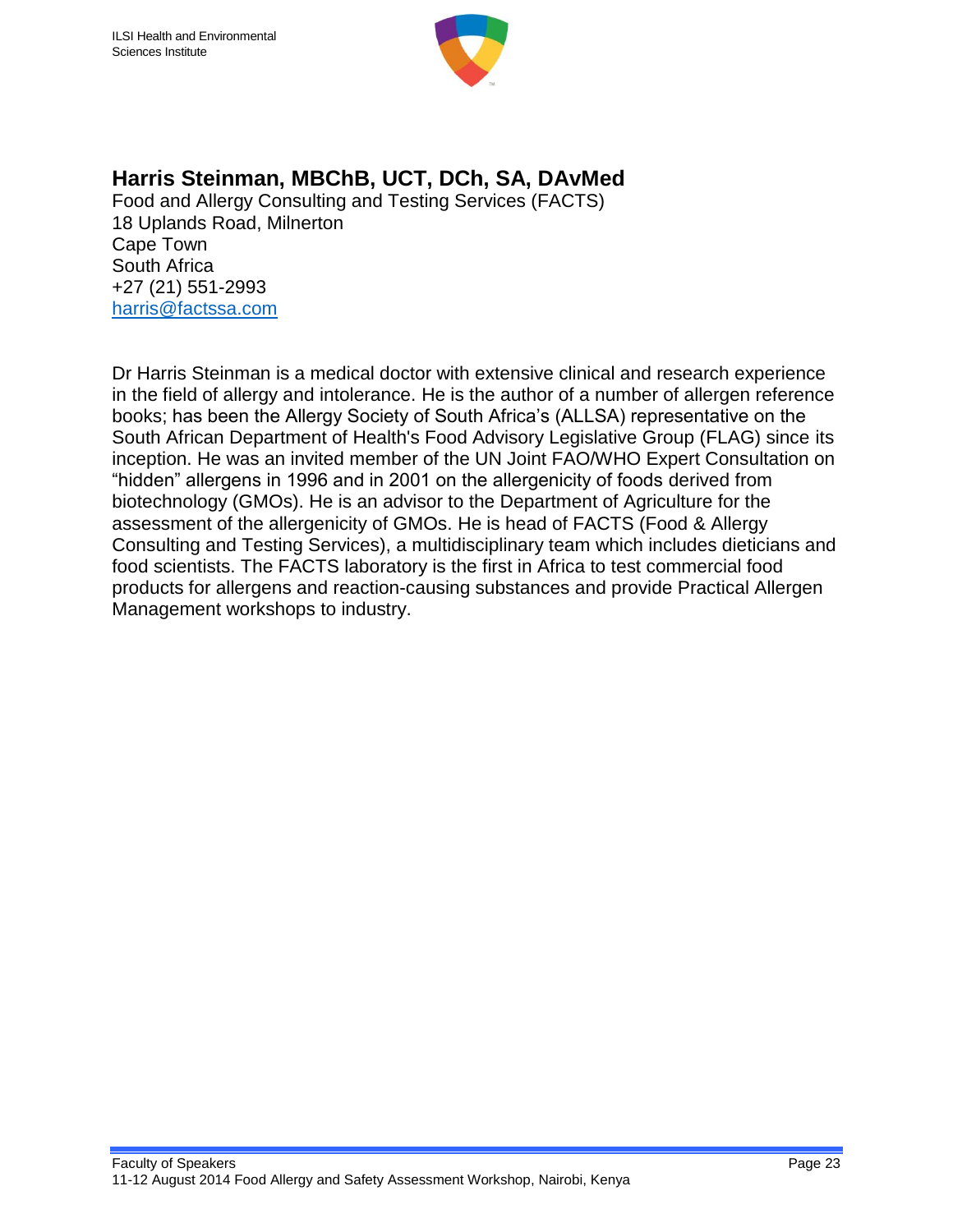

#### **Prof. Ronald van Ree**

Professor of Molecular and Translational Allergology Academic Medical Center University of Amsterdam Department of Experimental Immunology Meibergdreef 9, Room K0-130 1105 AZ Amsterdam Amsterdam 1066 GN The Netherlands +31 (20) 566 6076 [r.vanree@amc.uva.nl](mailto:r.vanree@amc.uva.nl)

Prof. Ronald van Ree was originally educated in history but switched to biochemistry and immunology, the field in which he defended his thesis at the University of Amsterdam in 1994 on the topic of grass pollen allergens and their interaction with the immune system. From 1994 until 2005, he headed the Allergy Research Laboratory at Sanquin Blood Supply Foundation in Amsterdam. In July 2005, he moved to the Academic Medical Center in Amsterdam where he was appointed as Associate Professor at the Department of Experimental Immunology. There he is head of the Laboratory for Allergy Research. In June 2009, Prof. van Ree was appointed as Full Professor of Molecular and Translational Allergology. In 2010, he began work as a consultant for one day a week at HAL Allergy BV in Leiden, where he continues to advise the management of the R&D program. During 2011, he *ad interim* headed the Department of Experimental Immunology.

Prof. van Ree has participated in many European Union (EU) Framework Programme projects, including as vice-coordinator in the Integrated Project on Food Allergy, EuroPrevall, the GLOFAL project aimed at integrating food allergy research in developing countries into the EU framework programme, and most recently as coordinator of the ongoing project on immunotherapy for food allergy (2008-2015). He is a Member-at-Large of the Executive Committee of the European Academy of Allergy and Clinical Immunology (EAACI), and is a Co-Chair of the ILSI Health and Environmental Sciences Institute's (HESI) Protein Allergenicity Technical Committee. He is on the editorial board of several leading journals in the field of allergology, and is associate editor of International Archives of Allergy and Immunology. Prof. van Ree has published over 200 papers in peer-reviewed journals, as well as several book chapters.